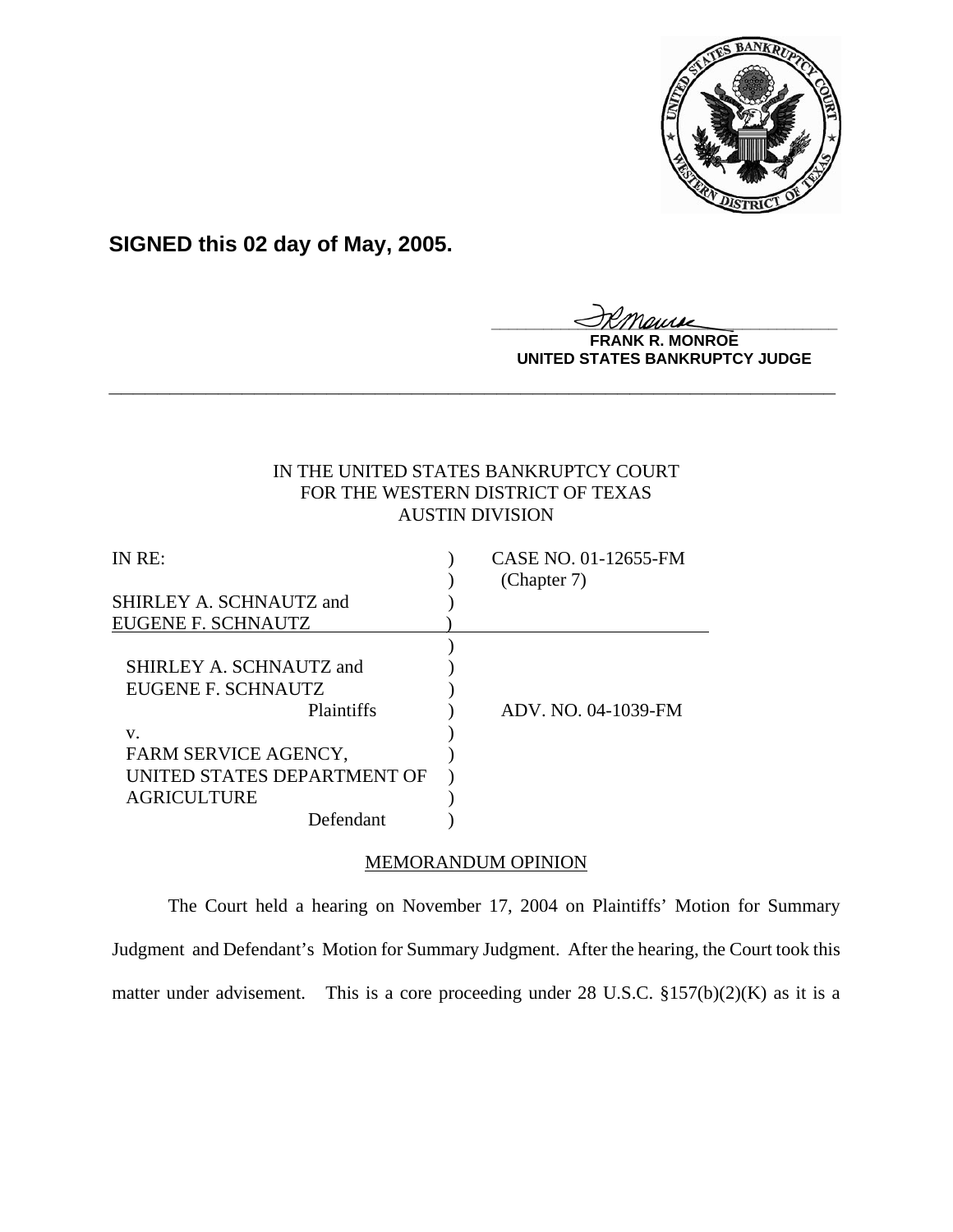determination of the validity of a lien<sup>1</sup>. As such, it is a matter which arises both under title 11 and in a case under title 11. Accordingly, this Court has jurisdiction to enter a final order under 28 U.S.C. §1334(a), (b) and (d), 28 U.S.C. §157(a) and (b)(1), 28 U.S.C. §151 and the Standing Order of Reference from the United States District Court for the Western District of Texas.

#### Statement of Facts

The parties filed Written Stipulations on July 19, 2004 in which they agree to the following facts and stipulate to the authenticity and admissibility of the exhibits attached to the Written Stipulations. In 1973, Shirley Schnautz and Eugene Schnautz ("Plaintiffs") purchased 94.387 acres of land. Farm Service Agency and Rural Housing Service ("Defendants") claim various liens on the 94.387 acres (the "Property")<sup>2</sup>. Farm Service Agency ("FSA") claims a purchase money lien on the Property as is evidenced by a promissory note dated August 17, 1973 in the principal amount of \$30,500 and a deed of trust of evendate therewith filed for record on August 17, 1973 in the office of the County Clerk of Hays County, Texas and recorded in Volume 157, Page 641, Deed of Trust Records, Hays County, Texas (the "Purchase Money Loan"). Plaintiffs do not challenge the validity, enforceability, or balance due on this Purchase Money Loan. Plaintiffs entered into a subsequent loan transaction with Rural Housing Service to build a house on the Property. RHS

<sup>&</sup>lt;sup>1</sup>The Schnautz' filed this adversary as a Complaint Seeking Avoidance of Lien. The lien avoidance provisions of §522(f) do not cover the Schnautz' actions. This proceeding should have been brought as one to determine the extent and validity of a lien. *See* Bankruptcy Rule 7001(2). However, the Defendants did not object to this proceeding and the Court will review it as a lien validity issue.

<sup>&</sup>lt;sup>2</sup>FSA and RHS are "successors in interest" to the Farmers Home Administration as a result of the reorganization of the U.S. Dept. of Agriculture under the Federal Crop Insurance Reform and Dept. of Agriculture Reorganization Act of 1994. Farmers Home Administration was abolished under this Act. A new agency, the Consolidated Farm Service Agency (subsequently shortened to Farm Service Agency) was created to assume the farm-related agricultural credit programs formerly administered by Farmers Home Administration. Rural Housing and Community Development Service (subsequently shortened to Rural Housing Service) was created to assume the housing loan programs formerly administered by Farmers Home Administration.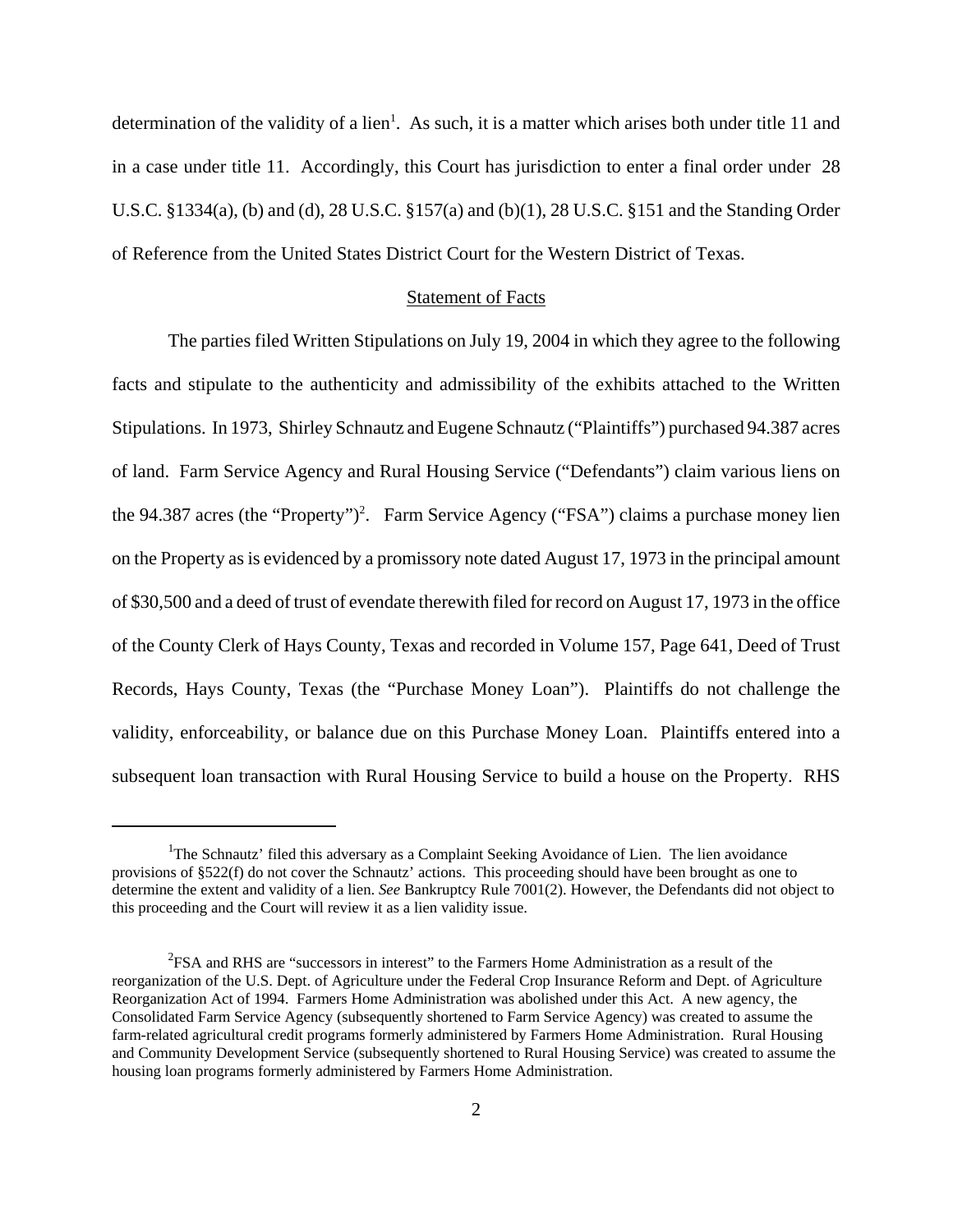loaned the Plaintiffs \$21,150 to build a house on the Property. Plaintiffs do not challenge the validity, enforceability or balance due on the RHS note.

Plaintiffs then executed in favor of Farmers Home Administration-now FSA a note dated May 4, 1982 in the original principal amount of \$70,840 and a deed of trust of evendate filed of record on May 4, 1982 in the office of the County Clerk of Hays County, Texas and recorded in Volume 287, Page 449, Deed of Trust Records, Hays County, Texas. Copies of the note and deed of trust are attached to the Written Stipulations. At the time of the filing of the petition, the unpaid balance of this loan was \$103,605.89 with interest accruing at the rate of \$10.6547 per day.

Prior to entering into this 1982 loan transaction, Plaintiffs submitted a farm and home plan to FSA which called for building a grist mill on the Property. A copy of this is also attached to the Written Stipulations. Plaintiffs' also submitted a Development Plan to FSA which itemized the costs of each component of the grist mill as well as provided estimated completion dates. In addition, the Development Plan indicated each construction contract to be entered into with each contractor (i.e. foundation, building) as well as a list of each item to be purchased. A copy of this plan is attached to the Written Stipulations. The Development Plan calls for the construction of a grist mill on the Property for a total of \$68,500. It consists of erection of a metal building, foundation, electric work, equipment, a septic tank and a grain bed.

On or about May 4, 1982, Plaintiffs attended a closing at which time they both executed a HUD-1 Settlement Statement. On the same day, Plaintiffs executed the note and deed of trust evidencing the \$70,840.00 loan. Subsequent to the execution of this note and deed of trust, FSA disbursed the funds necessary for the construction of the grist mill. A Disbursements Journal also attached to the Written Stipulations reflects the disbursements made for the construction of the grist mill on the Property. The Disbursements Journal reflects that disbursements were made after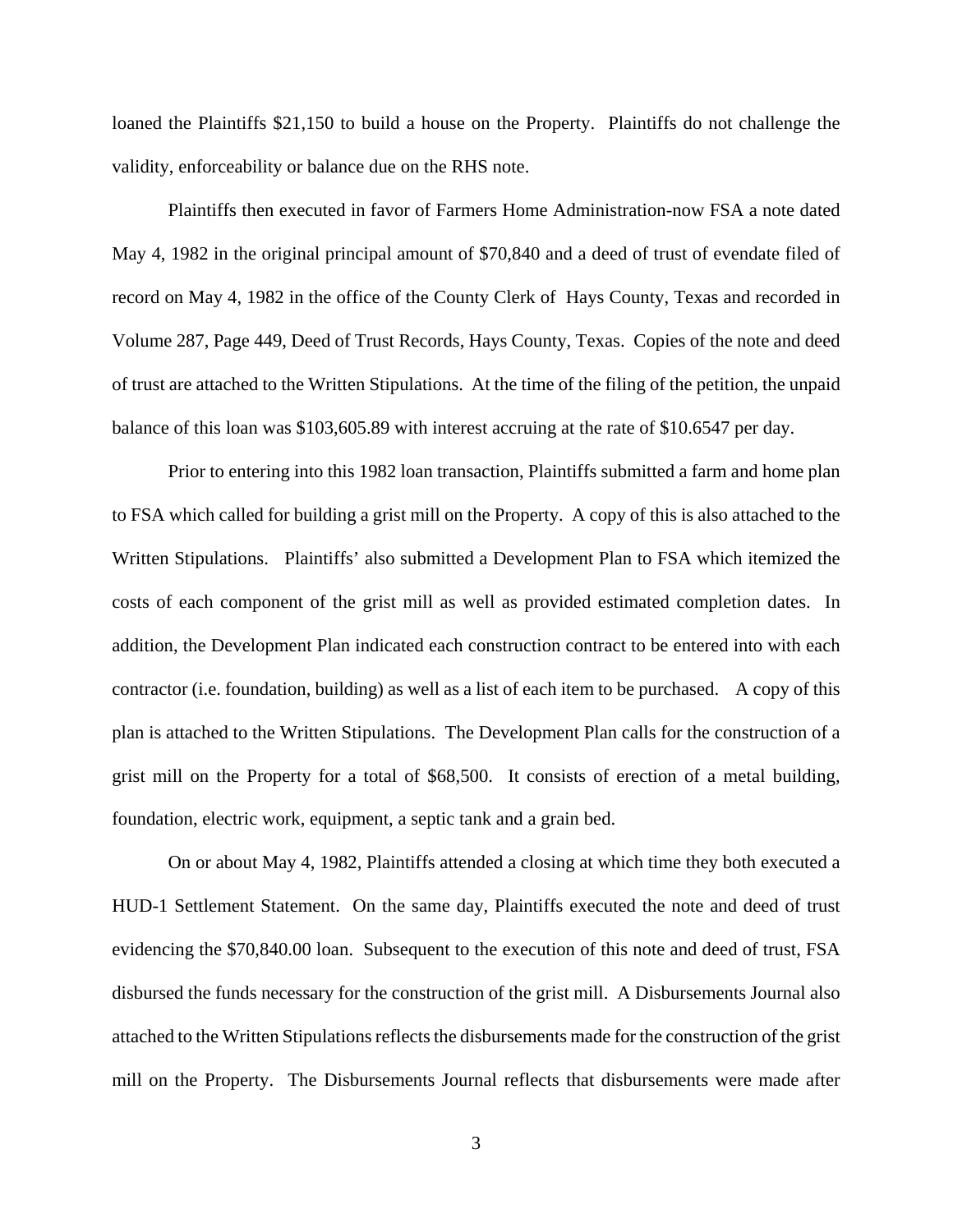execution of the note and deed of trust. All were used for the construction of the grist mill. All of the disbursements requested by the Plaintiffs for the transaction were actually made.

Plaintiffs make two contentions. First, Plaintiffs contend that under the Texas Constitution Article 16, §50 and related statutes liens for improvements of the homestead can only be contracted by actual mechanics and materialmen and that because this mortgage lien secures payment of money loaned and not for the actual work and material used, it is invalid. Plaintiffs seem to suggest that this loan could be viewed as a home equity loan which at the time it was made would have been invalid. Defendant, on the other hand, argues that Texas law supports the validity of the lien as a contractual lien for improvements as the transaction meets all the requirements of the Texas Constitution and any statutes in effect in 1982 relating to such improvements liens. Plaintiffs also contend that if the lien is not unconstitutional, the deed of trust along with the Development Plan are insufficient documents to create a valid lien on the Property.

#### Legal Issue

 1. Do the deed of trust and the Development Plan read together constitute a valid mechanic's lien contract?

2. Can a lien upon the homestead be contracted to secure money advanced for the purpose of enabling the owner of the homestead to pay for labor and materials to be used in the erection of improvements upon such homestead?

3. Are the Plaintiffs' claims barred by the statute of limitations?

## Legal Analysis

 Under the Federal Rules of Civil Procedure, made applicable to this proceeding by Bankruptcy Rule 7056, a party will prevail on a motion for summary judgment when, "[t]he pleadings, depositions, answers to interrogatories, and admissions on file, together with the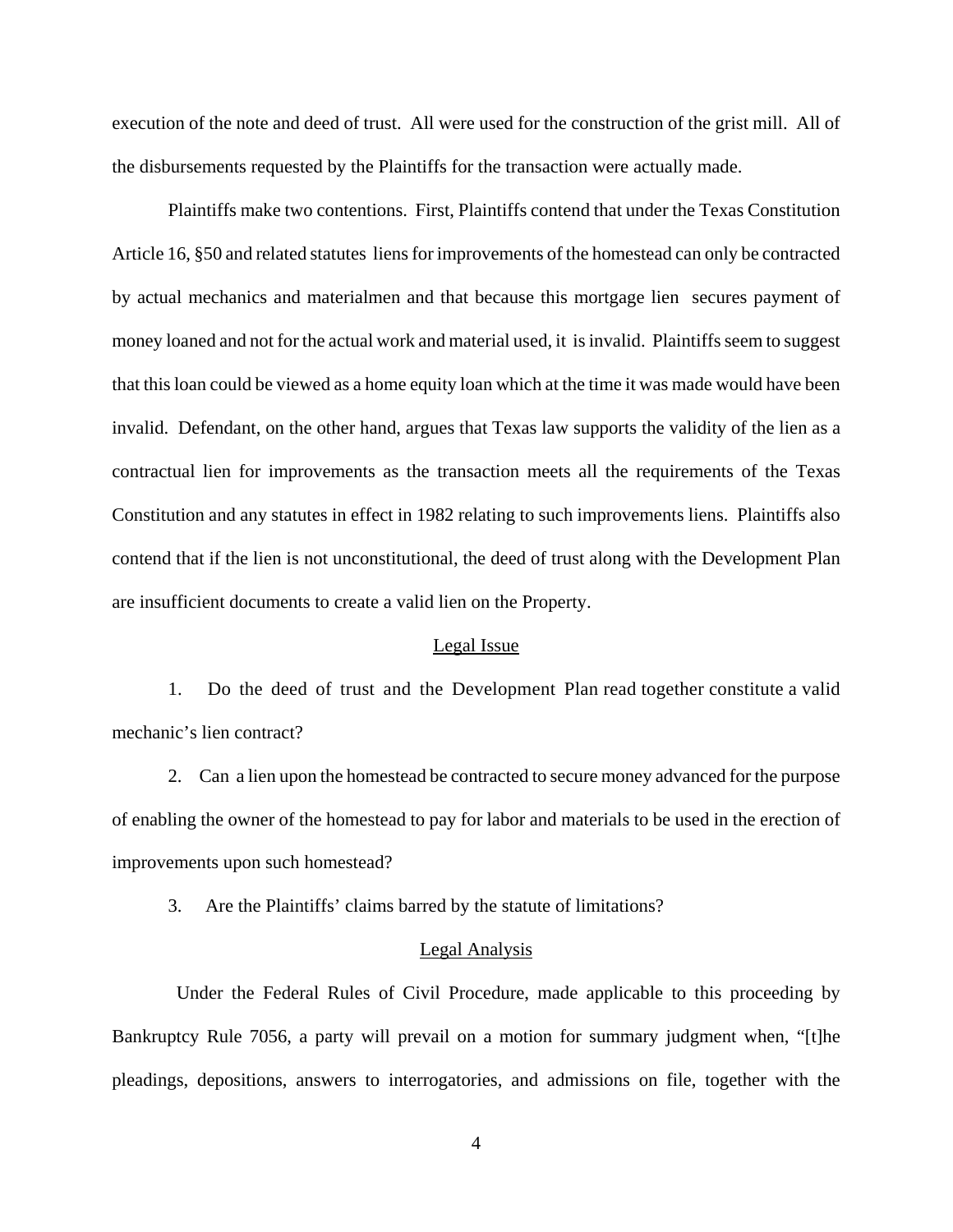affidavits, if any, show that there is no genuine issue as to any material fact and that the moving party is entitled to judgment as a matter of law." *Celotex Corp. v. Catratt,* 477 U.S. 317, 322, 106 S.Ct. 2548, 2552, 91 L.Ed. 2d 265 (1986); Fed. R. Civ. P. 56(c). The parties have stipulated to all of the relevant facts. This Court must now apply the law to the facts to determine the validity/invalidity of the lien in question.

### Introduction

In 1982 the relevant Constitutional provisions in effect were as follows:

The homestead of a family . . .shall be, and is hereby protected from the forced sale, for the payment of all debts except for the purchase money thereof, or a part of such purchase money, the taxes due thereon, or for work and material used in constructing improvements thereon, and in this last case only when the work and material are contracted for in writing, with the consent of both spouses, in the case of a family homestead, given in the same manner as is required in making a sale and conveyance of the homestead. . . No mortgage, trust deed or other lien on the homestead shall ever be valid, except for the purchase money therefore, or improvements thereon, as hereinbefore provided. . .

Tex. Const. Art. 16 §50 (Vernon 1993).

Mechanics, artisans and material men, of every class, shall have a lien upon the buildings and articles made or repaired by them for the value of their labor done thereon, or material furnished therefore; and the Legislature shall provide by law for the speedy and efficient enforcement of said liens.

Tex. Const. Art. 16 §37 (Vernon 1993).

Tex. Ann Civ. St. art. 5460 which was in effect at the time provides:

"When material is furnished, labor performed, or improvements as defined in this title are made, or when erections or repairs are made upon homesteads, if the owner thereof is a married man, then to fix and secure the lien upon the same it shall be necessary for the person or persons who furnish the material or perform the labor, before such material is furnished or such labor is performed, to make and enter into a contract in writing, setting forth the terms thereof, which shall be signed by the owner and his wife. And such contract shall be recorded in the office of the county clerk in the county where such homestead is situated, in a well bound book to be kept for that purpose. When such contract has been made and entered into by the husband and wife and the contractor or builder, and the same has been recorded, as heretofore provided, then the same shall inure to the benefit of any and all persons who shall furnish material or labor thereon for such contractor or builder."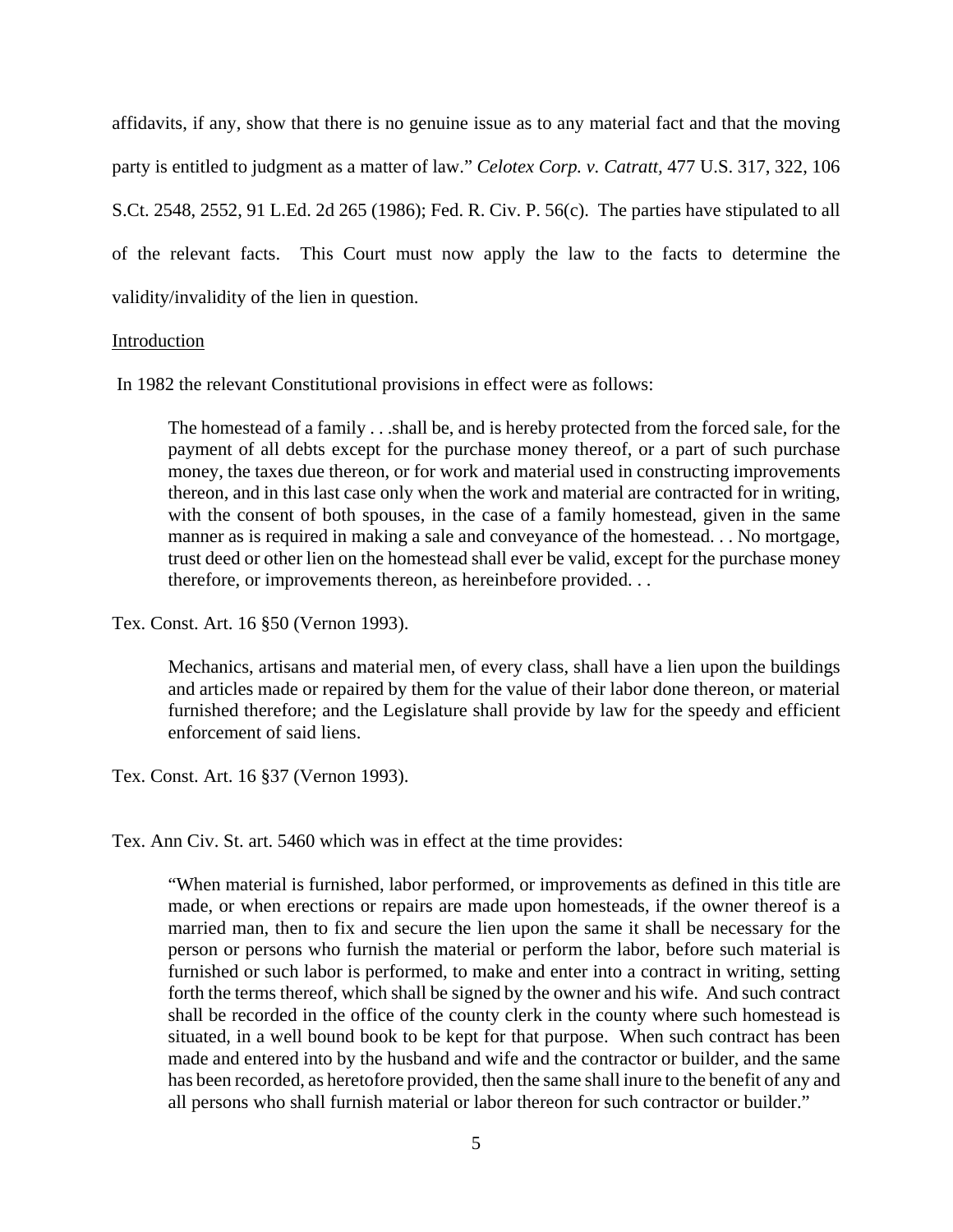Tex. Ann. Rev. Civ. St. art 5460 (General & Special Laws of the State of Texas,  $61<sup>st</sup>$  Leg. 1969)(repealed 1983)(This statute was recodified as Tex. Prop. Code §53.059, repealed by Acts 1997, 75th Leg., ch 526 §24 eff. Sept. 1, 1997 now Tex. Prop. Code §53.254)(Vernon Supp. 2004)

Article 3839 reads as follows:

The exemption of the homestead provided for in this title shall not apply where the debt is due:

1. For the purchase money of such homestead or a part of such purchase money.

2. For taxes due thereon.

3. For work and material used in constructing improvements thereon; but in this last case such work and material must have been contracted for in writing, and the consent of the wife, if there be one, must have been given in the same manner as is by law required in making a sale and conveyance of the homestead.

Tex. Ann. Rev. Civ. Stat. art. 3839 (Acts 1983, 68<sup>th</sup> Leg., ch. 576, repealing this article, enacts Texas

Property Code.)

Tex. Prop. Code Ann. §53.059 (Vernon 1984) states:

(a) To fix the lien on a homestead, the person who is to furnish material or perform labor and

the owner must execute a written contract setting forth the terms of the agreement.

(b) The contract must be entered before the material is furnished or the labor is performed.

(c) If the owner is married, the contract must be signed by both spouses.

(d) The contract must be filed with the county clerk of the county in which the homestead

is located....

(e) If the contract is made and recorded by an original contractor, the contract inures to the

benefit of all persons who labor or furnish material for the original contractor.<sup>3</sup>

Tex. Prop. Code Ann. §53.059 (repealed by Acts 1997, 75<sup>th</sup> Leg., ch 526 §24 eff. Sept. 1, 1997 now

 $3$ The Court notes that although the legislature enacted this section after the transaction in question, it is materially the same as the 1982 statute. *See* Vernon's Tex. Ann. Civ. St., art. 5460.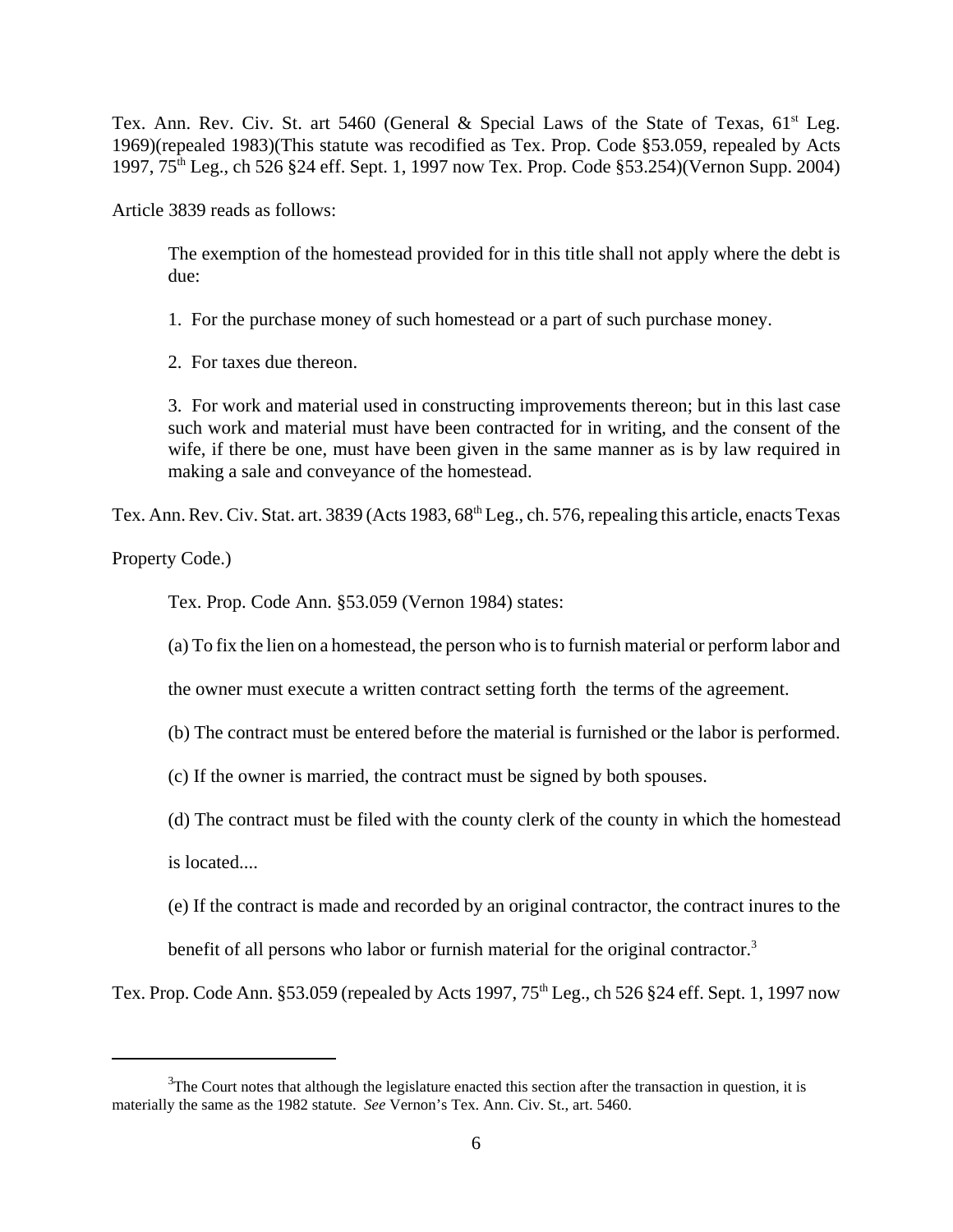Tex. Prop. Code §53.254)(Vernon 1995 and Supp. 2004).

## 1. Deed of Trust and Development Plan/Validity of Lien

If this were merely an issue of whether a Development Plan which was expressly incorporated into a deed of trust created a valid contract for a mechanic's lien on the Plaintiffs' homestead, this opinion could be very short as the Court believes the parties have met the constitutional and statutory requirements to create such a valid lien.

In order for a lien to be valid upon a homestead for providing improvements thereon, the work and material used in constructing improvements must be contracted for 1) in writing, 2) before the material and labor are furnished, and 3) with the consent of both spouses. Tex. Const. art. 16 §50, Tex. Rev. Ann. Civ. St. art. 5460 *supra*. This contract must be in writing as is required by the Constitution, and by its express terms should stipulate that work is to be done in improving the homestead, and the cost thereof, or if only material is to be used in its improvement, the purchase of such material and its character. *Walker v. Woody,* 89 S.W. 789, 790 (Tex. Civ. App. 1905) *writ ref'd*. Thus, a valid lien cannot be created upon a homestead to secure money borrowed for the purpose of paying for improvements on the property, even if it was used for that purpose, if there is no written contract providing the terms of the furnishing of the material or labor. *Girardeau v. Perkins,* 126 S.W. 633, 636 (Tex. Civ. App. 1910) *writ ref'd*.

Plaintiffs argue that no separate written contract existed which stipulated the material that was to be provided or the terms of the labor at the time the parties entered into the loan agreement for the building of the grist mill. Plaintiffs contend that FSA failed to comply with the Constitution and the statute since no written contract was entered into in the first place and because the deed of trust together with the Development Plan do not create such contract.

It is true that the parties did not enter into a separate written contract for construction of the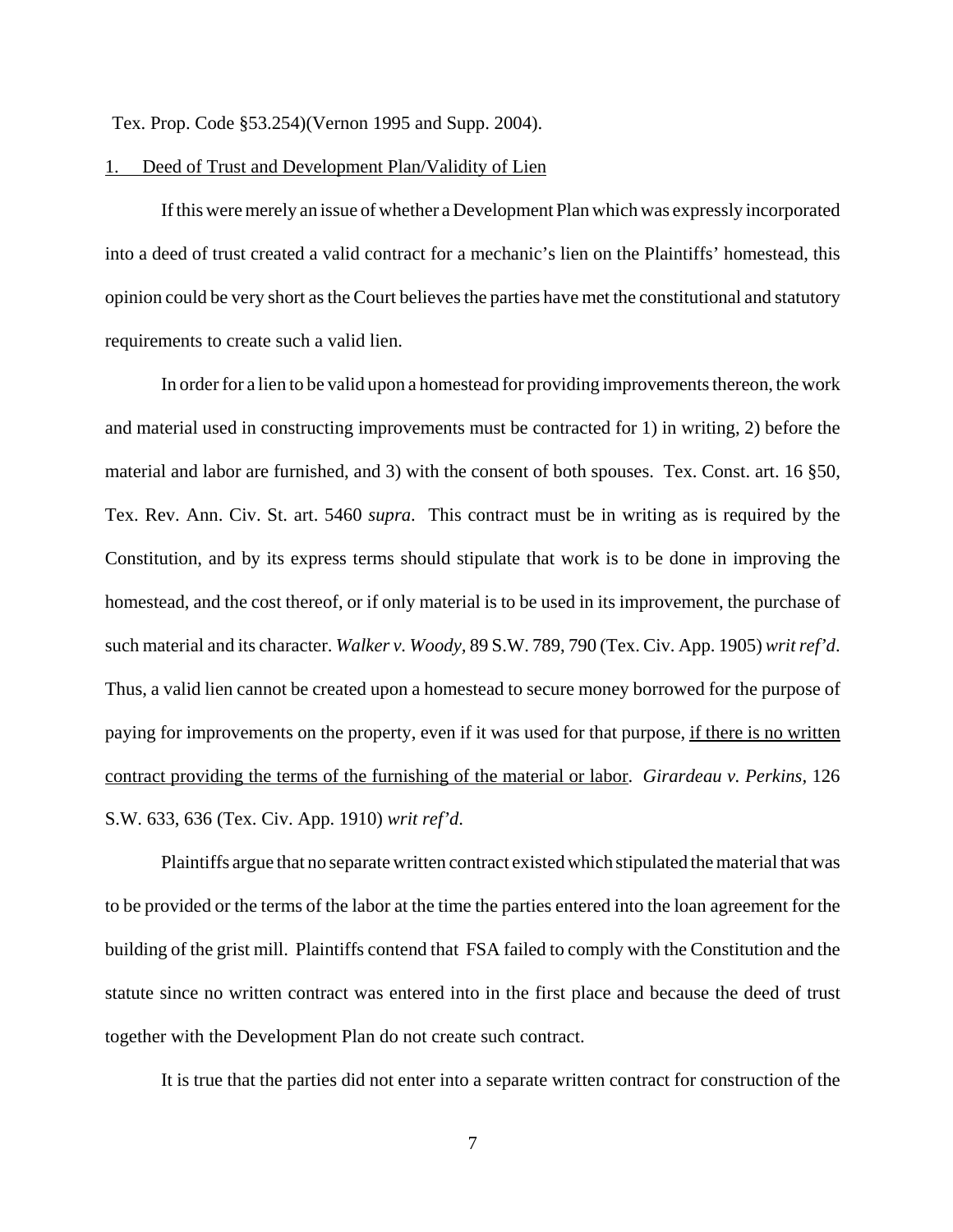grist mill. But, in addition to the deed of trust, there was a Development Plan signed by both parties. And, to create and fix a lien upon the homestead for work or material used in its improvements, it is not necessary that the contract required by the Constitution be separate and distinct from the mortgage or deed of trust. *Walker,* 89 S.W. 789, 790. If the mortgage or deed of trust, in addition to the usual provisions of such instrument, contains the essential ingredients of the contract contemplated by the Constitution, and is executed by the formalities required in the sale and conveyance of the homestead, such instrument constitutes a valid lien. *Id.* Therefore, it is not necessary to have a separate written contract stipulating the terms of material or labor that are to be furnished as long as the mortgage or deed of trust contains the essential terms of the contract required by law.

Almost the exact documents at issue here were at issue in *In re Burnett,* 120 B.R. 839 (Bankr. N.D. Texas 1990)*.* The Burnetts and Farmers Home Administration had agreed to a Development Plan which provided for the construction of a grain storage barn on the Burnetts' homestead. Subsequently, the parties executed a deed of trust to secure the loan for the construction of this grain storage barn. Thereafter, the materials were provided and the barn constructed. In bankruptcy, the Burnetts claimed that the Development Plan and the deed of trust could not create a valid mechanic's lien on their homestead. To the contrary, the *Burnett* court held that the Development Plan and deed of trust did create a valid contract for a lien under Texas law as the deed of trust contained the necessary terms such as the date of instrument, principal amount of the loan, annual interest rate and description of property on which the improvements are situated. *Id*. At 842. The deed of trust expressly stated that the parties agreed to a constitutional and contractual lien. The court found this established a contract for improvements to the homestead; and since the materials and specifications were properly set forth in the Development Plan and incorporated into the deed of trust, the deed of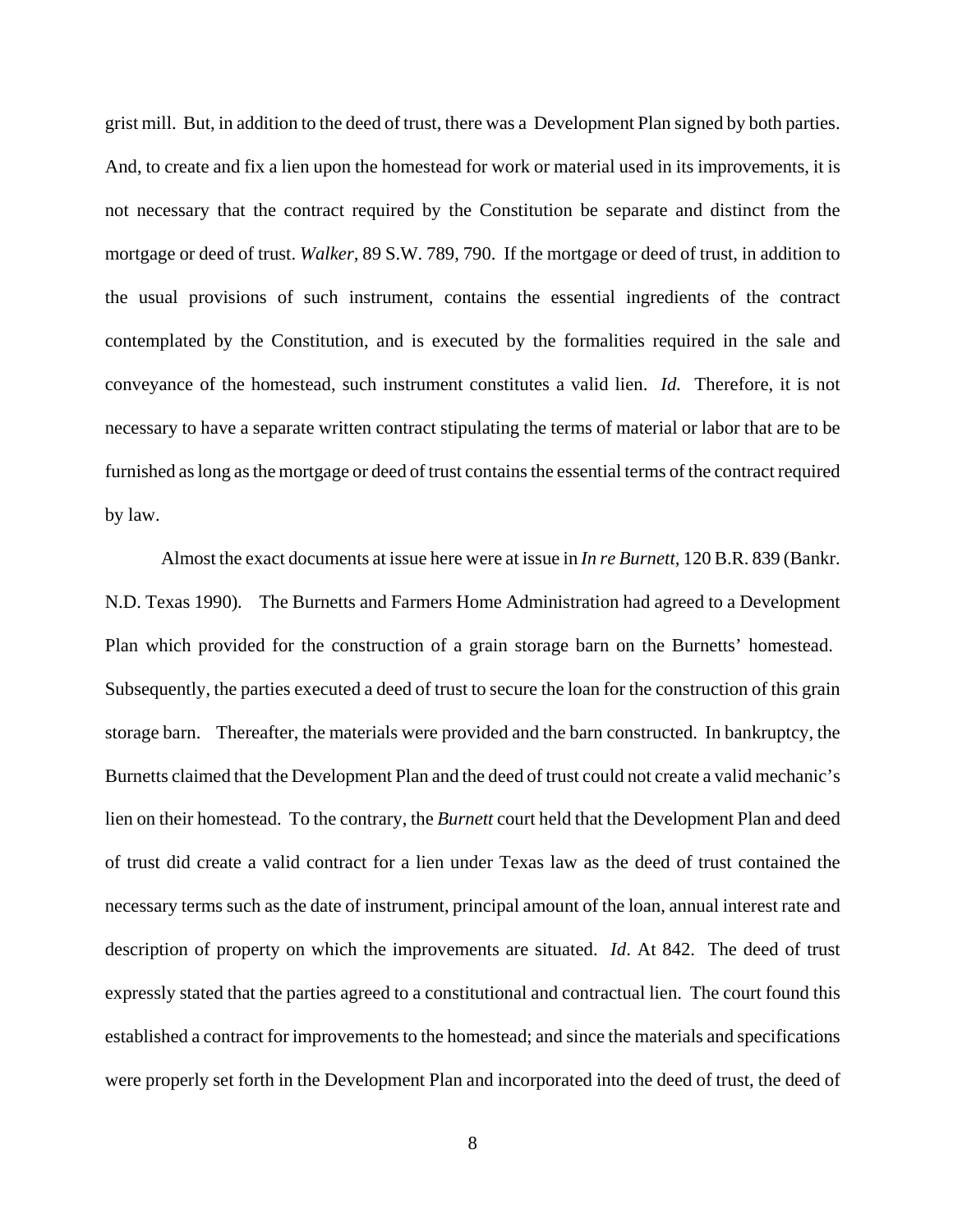trust contained the "essential ingredients" required and the Farmers Home Administration had a valid lien. *Id.*

The 1982 loan and deed of trust at issue here meet all of the requirements of a valid mechanic's lien based on the stipulated facts. The deed of trust provides at page 5 that the \$70,840 improvements loan is to be used to erect, construct, complete and repair or make other improvements on the Property. Exhibit B to the Written Stipulations. The loan funds at issue were advanced after the note and deed of trust were executed, which is a contract in writing, and the funds were used to construct an improvement on the Plaintiffs' homestead.

The deed of trust in the instant case states that the Plaintiffs received a loan which they are obligated to repay, and to secure the sum, the Plaintiffs executed a deed of trust which "creates a valid constitutional and contractual lien on said property." The language creating the lien is identical to the language in *Burnett* as it appears to be the same government form*.* The deed of trust further provides that FSA will "furnish \$70,840.00 to erect, construct and repair buildings or improvements upon, and will furnish all labor and material necessary for the improvements upon the property described in the Development Plan." The deed of trust clearly states that both Plaintiffs and FSA agreed to a contractual lien and this established a contract for improvements to the homestead and incorporated the terms of the Development Plan. The Development Plan lists each item that is to be built or used in the construction of the grist mill, the cost for the materials, estimated date of completion and date of final inspection. Therefore, the materials and specifications were properly incorporated into the deed of trust. The deed of trust, together with the Development Plan, contains the essential ingredients creating a valid written contractual lien. The Plaintiffs executed the deed of trust and all parties executed the Development Plan and these were executed before any material or labor was provided. The parties therefore complied with all of the requirements in effect under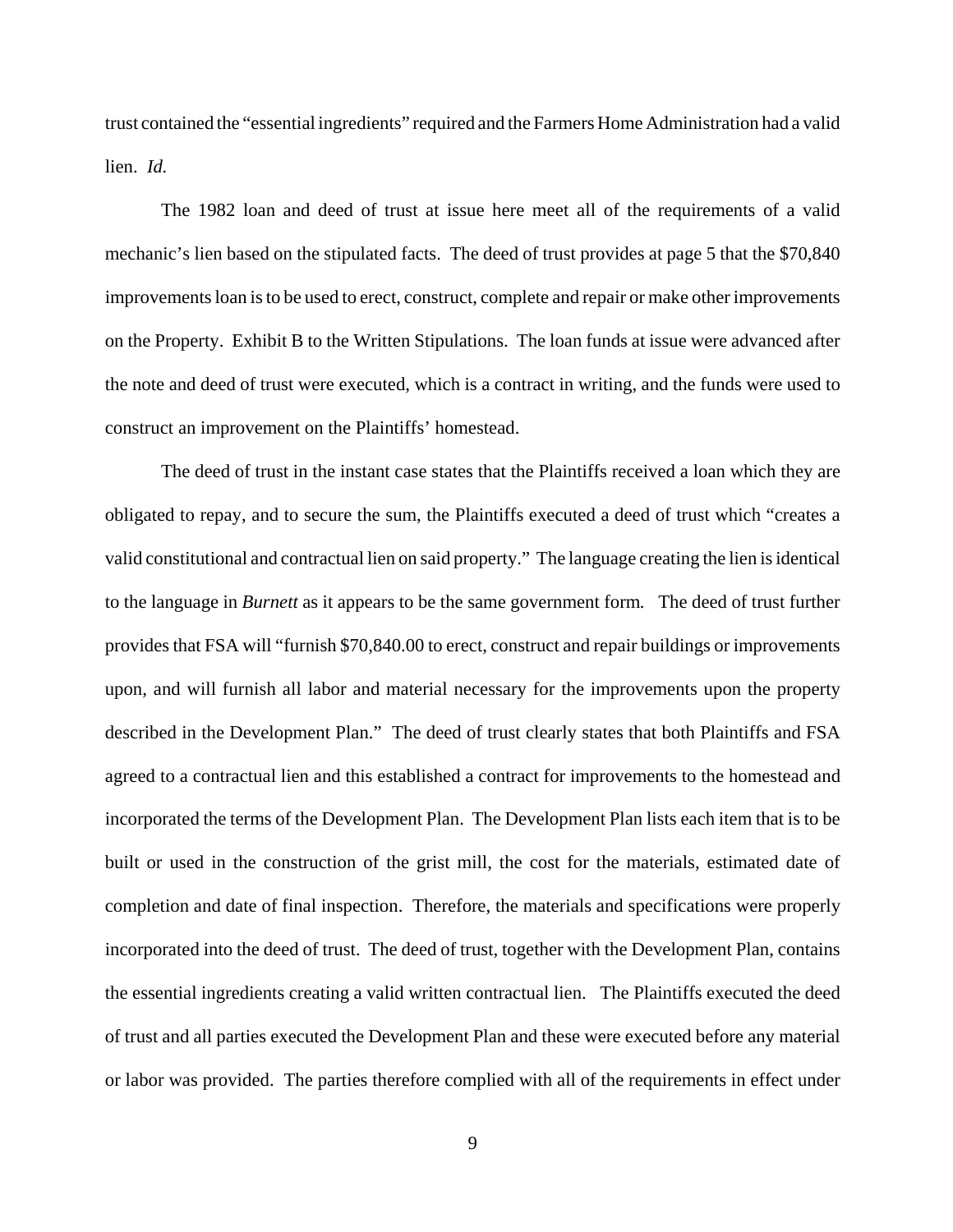the Constitution and statutes in effect in 1982, and the deed of trust and Development Plan are sufficient to create a lien.

## 2. When Money Is Loaned/Validity of Lien

Plaintiffs take their argument one step further, however, by arguing that in 1982, the language in the Constitution and statutes providing for a lien for improvements made on the homestead were designed to only protect the actual contractors and builders and not lending institutions who merely advanced money for construction; and, therefore, strictly interpreted, the lien must be for actual labor performed or material furnished and not for money loaned to pay for labor and materials used. Plaintiffs urge that FSA's lien must fail because FSA merely advanced money and did not perform the actual labor or furnish the actual materials to construct the grist mill. Although antiquated, Plaintiffs cite cases that do suggest that only mechanic's and materialmen's liens can encumber a homestead, and that a lien to secure payment of money loaned, and not for work and material used, cannot create such a lien. *Gaylord v. Loughridge,* 50 Tex. 573 (1879), *Ellerman v. Wurz,* 14 S.W. 333 (1890) *First National Bank v. Campbell,* 58 S.W. 628 (1900) *writ ref'd*.

In *Gaylord,* the homestead was community property. The homeowner was unable to finish building his house without more lumber and could not get the lumber without money. He applied to Loughridge who advanced money upon the express understanding that it should be used to obtain lumber to finish the house. The money was used for this purpose. Gaylord then repaid part of the money and executed for the balance (\$300) a note, with this clause added to it: "[b]eing money advanced me for construction of my dwelling-house, in purchase of materials and payment of labor on same, and which constitutes a lien on same until paid." This instrument with a description of the property upon which the lien was claimed was filed of record, and a lien sought to be enforced by the mechanic's lien statute in force at the time. Gaylord's wife did not sign the document creating the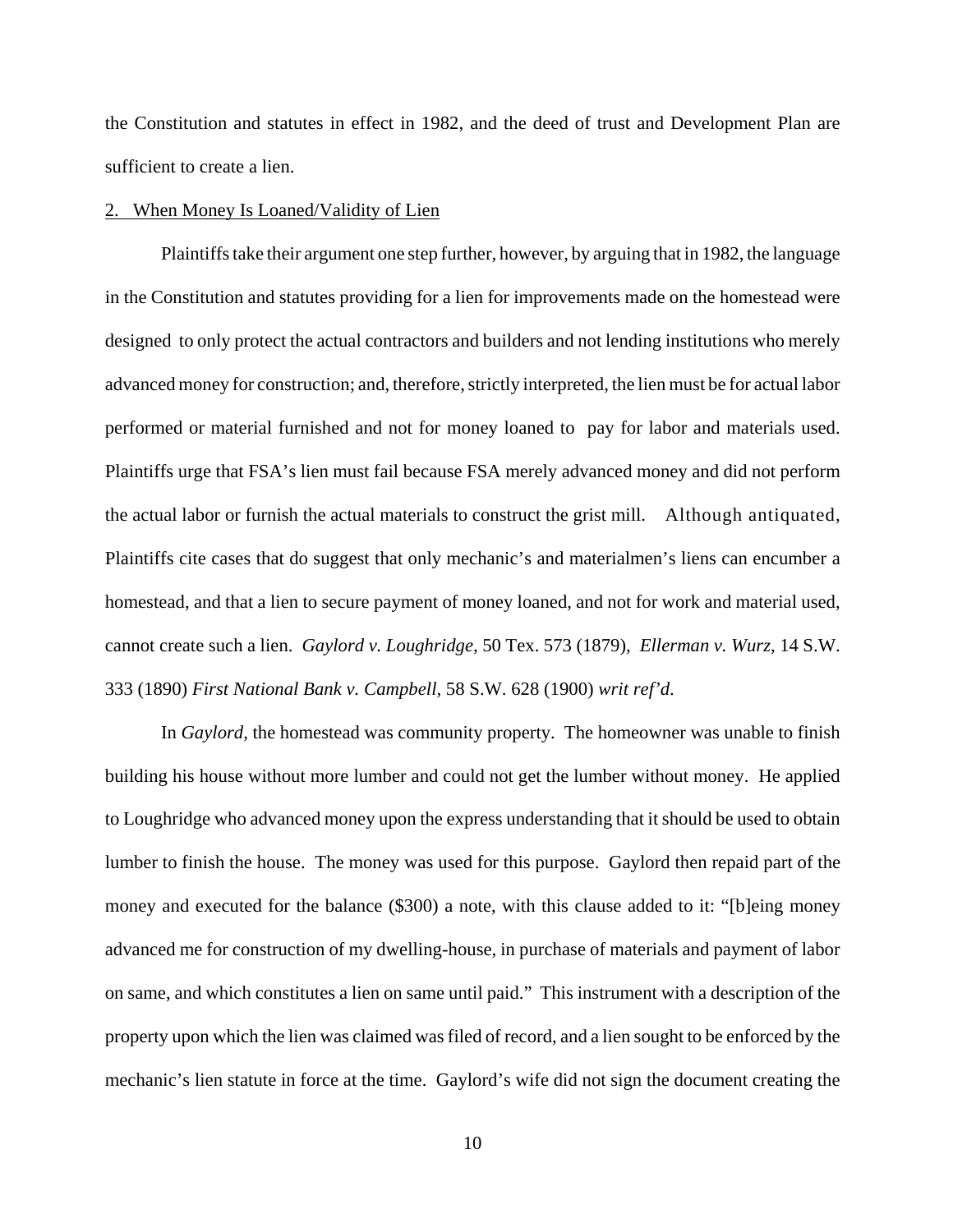lien.

At that time, article 2, §47 of the Constitution of 1869 provided that "mechanics and artisans of every class shall have a lien upon the articles manufactured or repaired by them for the value of their labor done thereon or materials furnished therefor; and the Legislature shall provide by law for speedy and efficient enforcement of said liens." The statute in effect stated "Any person or firm, artisan or mechanic, who may labor, furnish material, machinery, fixtures and tools to erect any house improvement, or to repair any building or article, or any improvement whatever, shall have a lien on such article, house, building, fixtures or improvements, and shall also have a lien on the lot or lots, or land necessarily connected therewith to secure payment for labor done, material and fixtures furnished for construction or repairs." (Paschal's Dif., art 7112).

The Supreme Court of Texas in *Gaylord* found that the intention of the Legislature was to include some character of material which entered into the structure of the building and formed a component part of it and not a loan of money with which to purchase the same. The Supreme Court determined the lien invalid.

The Supreme Court of Texas also analyzed this transaction under an express lien theory given by the terms of the contract. The court noted that the Constitution prohibited voluntary alienation or incumbrance of the homestead by the husband alone. The court therefore determined that the instrument did not create an express lien, because the husband alone, without the consent of the wife had no power to incumber the homestead. In saying so the court suggested that if the wife had signed the document, the constitutional requirements for an improvements lien, as opposed to an actual mechanic's lien would have been satisfied.

In *Ellerman* the husband and wife executed a deed of trust to a building and loan association to secure the payment of a note in consideration of money loaned to them by the association. The

11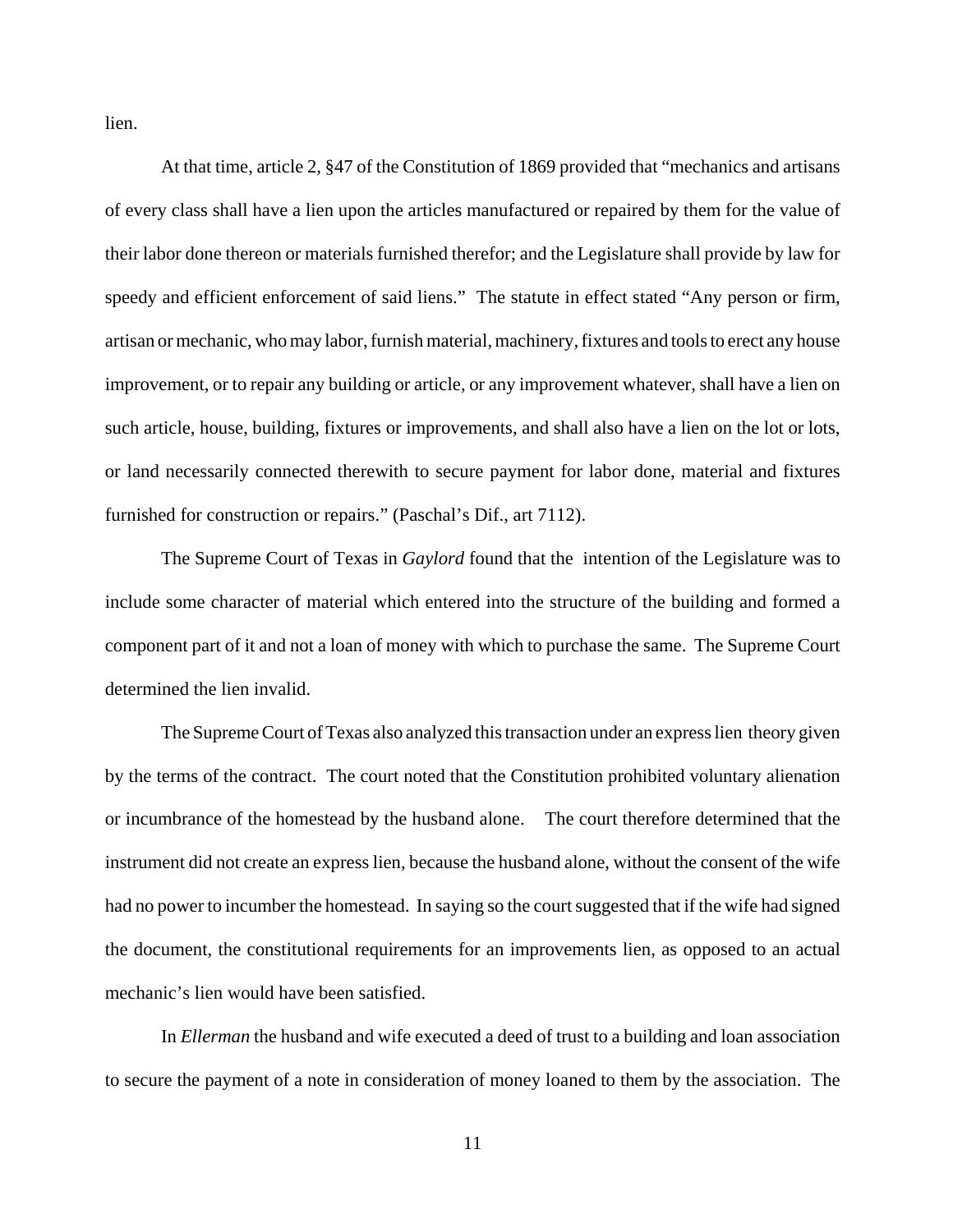deed of trust recited that it was for the purpose of building a homestead on the lot and the property was indeed the homestead. Eleven years after *Gaylord,* the Supreme Court held that since the lien was not for work and materials used in constructing improvements thereon, the lien on the property was void. The *Ellerman* court determined that under the Constitution art.16, §50, no lien could be created except for the purchase money, "or work and material used in constructing improvements thereon; and in this last case only when the work and material are contracted for in writing, with the consent of the wife, given in the same manner as is required in making sale and conveyance of the homestead." The court stated this constitutional requirement for "work and material contracted for" related only to mechanic's and material liens and cites *Gaylord* for the proposition that the lien must be for labor performed or material furnished and not for money loaned. The *Ellerman* court states:

This construction is obviously correct. The language of the constitution is 'for work and material used,'etc. If the lien could be contracted to secure the payment of money loaned, the purpose of the statute and constitution could be defeated, and the wife and children deprived of their homestead, by the husband securing the co-operation of the wife through the pretense that the money would be used to pay for the labor and material used in making the improvement. Conceding that the deed of trust was executed by Wurz and his wife in the manner required, it was evidently given to secure the payment of money loaned, and not for work and material used, and could not, therefore, have created a lien on the homestead.

*Ellerman* at 333-334. The *Ellerman* Court makes no mention of the express lien as discussed in *Gaylord.* 

In *Campbell,* the San Antonio Court of Appeals held, citing no prior case law whatsoever, that no mechanic's lien could be created in favor of one who merely furnishes money to pay for labor and materials but does not actually perform the labor or furnish the materials. Here, however, the husband and wife entered into a contract signed and duly acknowledged by the parties whereby the lender agreed to furnish material and labor for the construction and erection of a dwelling house upon the homestead which contract was then duly recorded in the records of mechanic's and builders' liens in the county. The lender did not make any of the improvements nor furnish any of the labor. The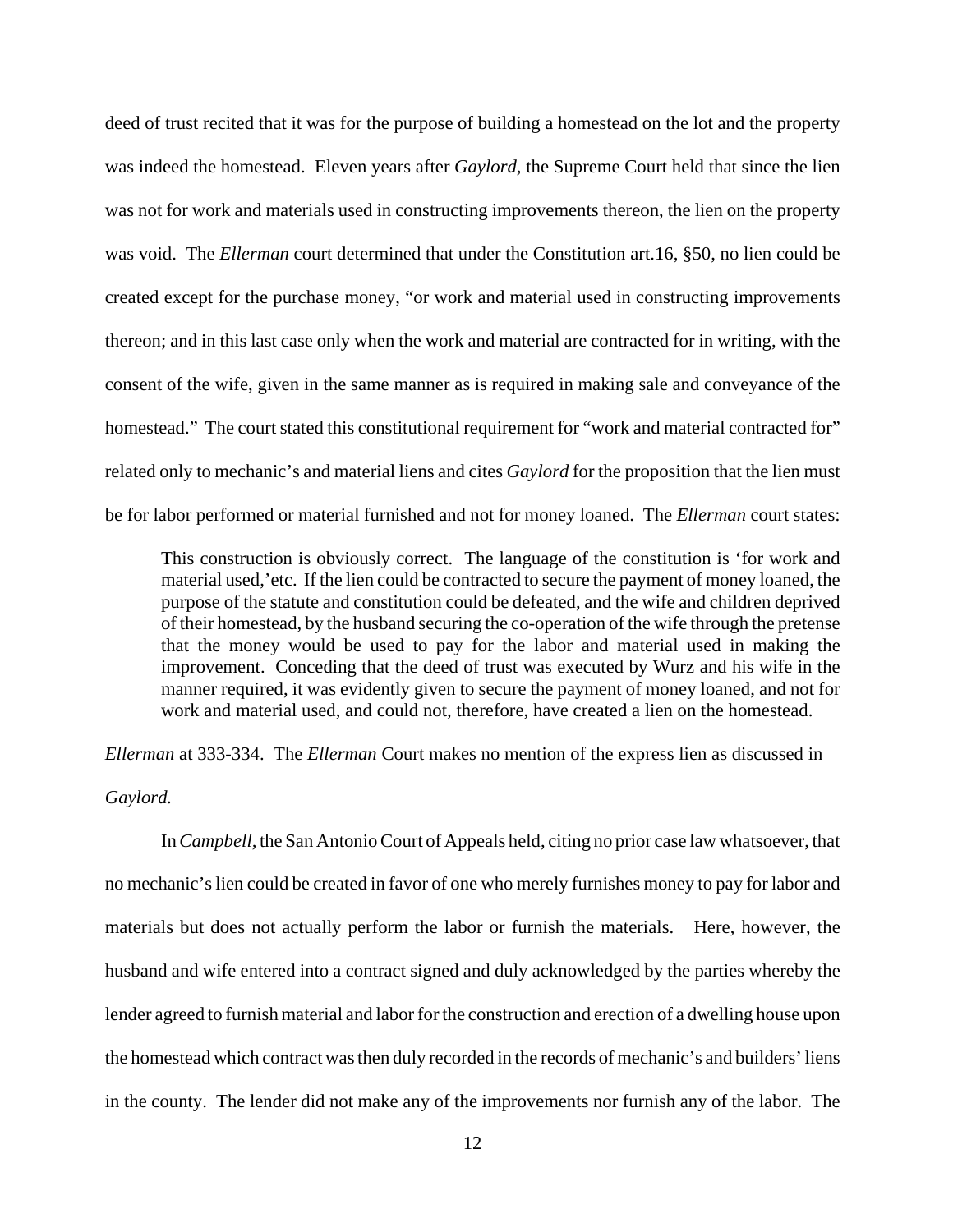money was all used to pay the contractor for the labor and material performed and used by him in constructing the house. The *Campbell* court appears to take issue with the fact that the contract was drawn in the form of a builder's contract as a device to evade the constitutional exemption of a homestead and also never discusses whether an express contractual lien could be created pursuant to a mortgage.

Other cases with holdings around the same timeframe suggest that spouses do have the ability to borrow money for improvements and pay for the labor and materials themselves. These cases basically seem to acknowledge that an express contract or lien, which excludes the idea of a mere loan, and is executed with the formalities required by the Constitution, with the real purpose and effect of thereby securing the necessary labor and materials actually used in constructing improvements upon the homestead should be upheld. *Lippencott v. York,* 86 Tex. 276, 24 S.W. 275 (1893); *Loan Co. v. Paschall,* 12 Tex. Civ. App. 613, 34 S.W. 1001 (Tex. Civ. App. 1896) *no writ*; *Pioneer Savings & Loan Co. v. Everheart*, 18 Tex. Civ. App. 192, 44 S.W. 885 (1898) *no writ*; *Downard v. National Loan Co.,* 22 Tex. Civ. App. 570, 55 S.W. 981 (Tex. Civ. App. 1900) *writ ref'd*; *Wilson v. Hinton,* 116 S.W. 2d 365 (Tex. 1938). Most of these cases suggest that Const. art. 16, §50 should be read independently of the mechanic's lien article and statutes and that in doing so allows spouses to create valid improvements liens on their property whether it be with the actual contractor or a lender so long as they comply with the constitutional requirement of executing the contract and such contract is signed before labor and materials are furnished. That the money loaned was actually used for the actual materials and labor is also a significant factor in these cases.

*Lippencott* involved certified questions to the Texas Supreme Court regarding the power of husband and wife to impose a charge upon their homestead, the nature and effect of the mechanic's lien, and the difference between the mechanic's lien and one created solely on contract. The husband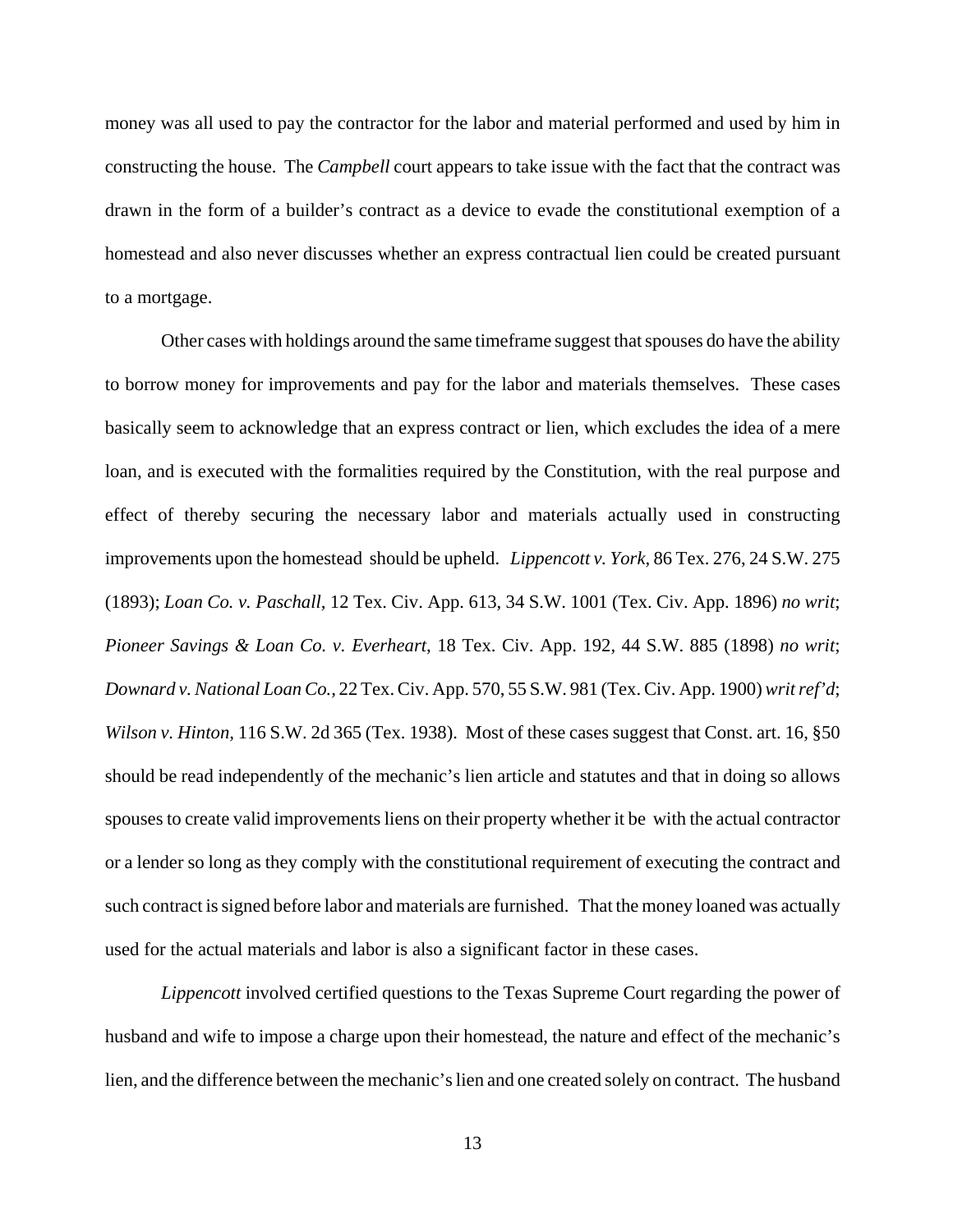and wife entered into a mechanic's lien with a contractor which was then duly filed upon the homestead, and the contractor while the mechanic's lien was in force, assigned the debt, together with the lien, to the actual lender. The husband and wife then executed new notes and a deed of trust upon the homestead to the lender, extending the debt and lien five years and the lender paid the contractor for the improvements. The deed of trust expressed the original lien and was properly executed by both husband and wife. Assignment of the debt and execution of the new obligation to secure it were pursuant to an understanding existing when the contract to make improvements was made; and, it was the intent of all parties that the lender under the new contract have the same security for the sum due for improvements as had the contractor who actually made them, so far as express contract could give it.

The *Lippencott* court recognized that while Const. art. 16, §50 operates as a restriction on the power of spouses to impose charges upon the homestead, it also recognizes their power to do this by mortgage, trust deed, or other lien to secure payment for work or labor used in constructing improvements upon it; and, in the absence of legislation declaring the only mode in which this may be done, no good reason is perceived why it may not be mortgaged to secure a debt contracted, as a debt must be, to bind the homestead, for labor or material used in improving it. The court also references art 16, §37 and distinguishes the liens created thereunder from liens under art. 16 §50. The court states: "Mechanic's and like liens have no standing under the common or unwritten law, but are the creatures of statutory law . . . Such liens differ materially, in nature and effect, from liens which are purely the result of contract, such as mortgages or trust deeds." *Id.* at 280. Here, there was no law in force prohibiting such a contract. Husband and wife created a lien that if the transaction was really one whereby it was intended only to secure payment of the value of labor and material actually expended in making the improvements as opposed to a subterfuge to cover up a transaction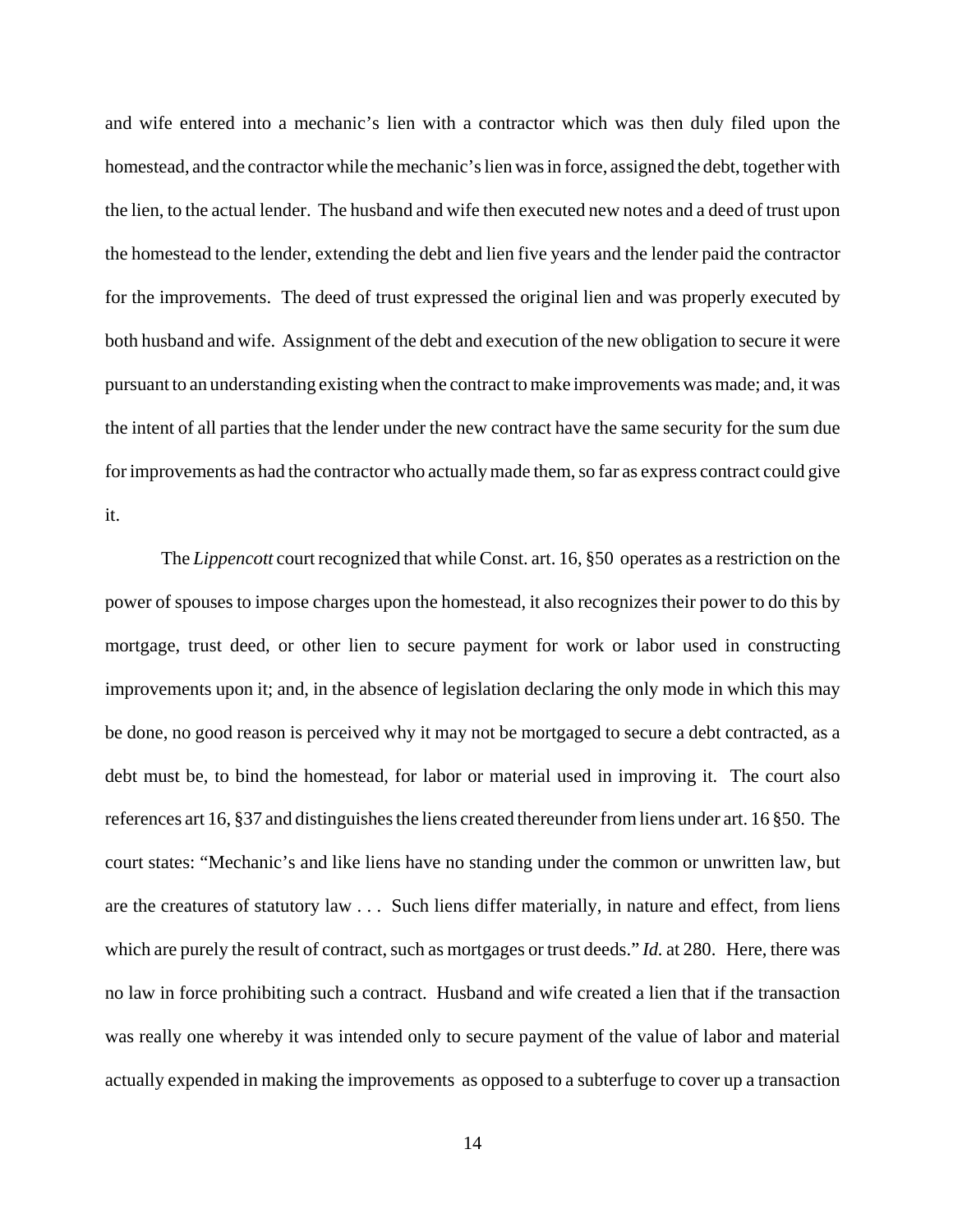really a loan of money on mortgage of the homestead, it is not forbidden by law. Holding that the deed of trust lien was valid, the court noted that "[c]onsiderations which induce and justify legislation giving a lien to secure value of labor and material expended in improvements on real property are the same, so far as the improvements are concerned, as those which secure to the vendor a lien on land sold to secure the unpaid purchase money; and the constitution, on same considerations, as between the parties to contract under which improvements are made, places these two classes of creditors on the same footing as to the right to lien on the land itself, and it recognizes the power and right of the owner in the one instance, as in the other, to fix such by contract". *Id.* at 283. *See also, Gaylord, supra* where the Supreme Court had previously suggested the ability to create a contractual improvements lien by merely complying with art. 16, §50.

In *Paschall*, National Building and Loan & Protective Union ("Union") and Paschall entered into a contract to secure a lien on the homestead in exchange for a loan to be used to build a house on their property. Thereafter, Union entered into a contract with a constructor to build Paschall's house and the constructor was paid under the contract once the house was built. Union then assigned Paschall's note to Pioneer Savings & Loan Co. ("Pioneer") who filed an action to foreclose the mortgage lien on the homestead, which was secured by the money given to provide labor and materials in improving the homestead. Citing *Lippencott,* the court determined that there was a valid contract entered into by the Paschalls and Union whereby Union agreed to erect the improvements upon the homestead and that the amount of money expended in the construction of such building and in the material procured therefor was a valid contractual lien and should be enforced. *Paschall* at 616.

Likewise, in *Downard*, the appellants desired to erect a dwelling but were without means to do so. They applied to one of National Loan & Investment Co.'s agents for a loan and as a means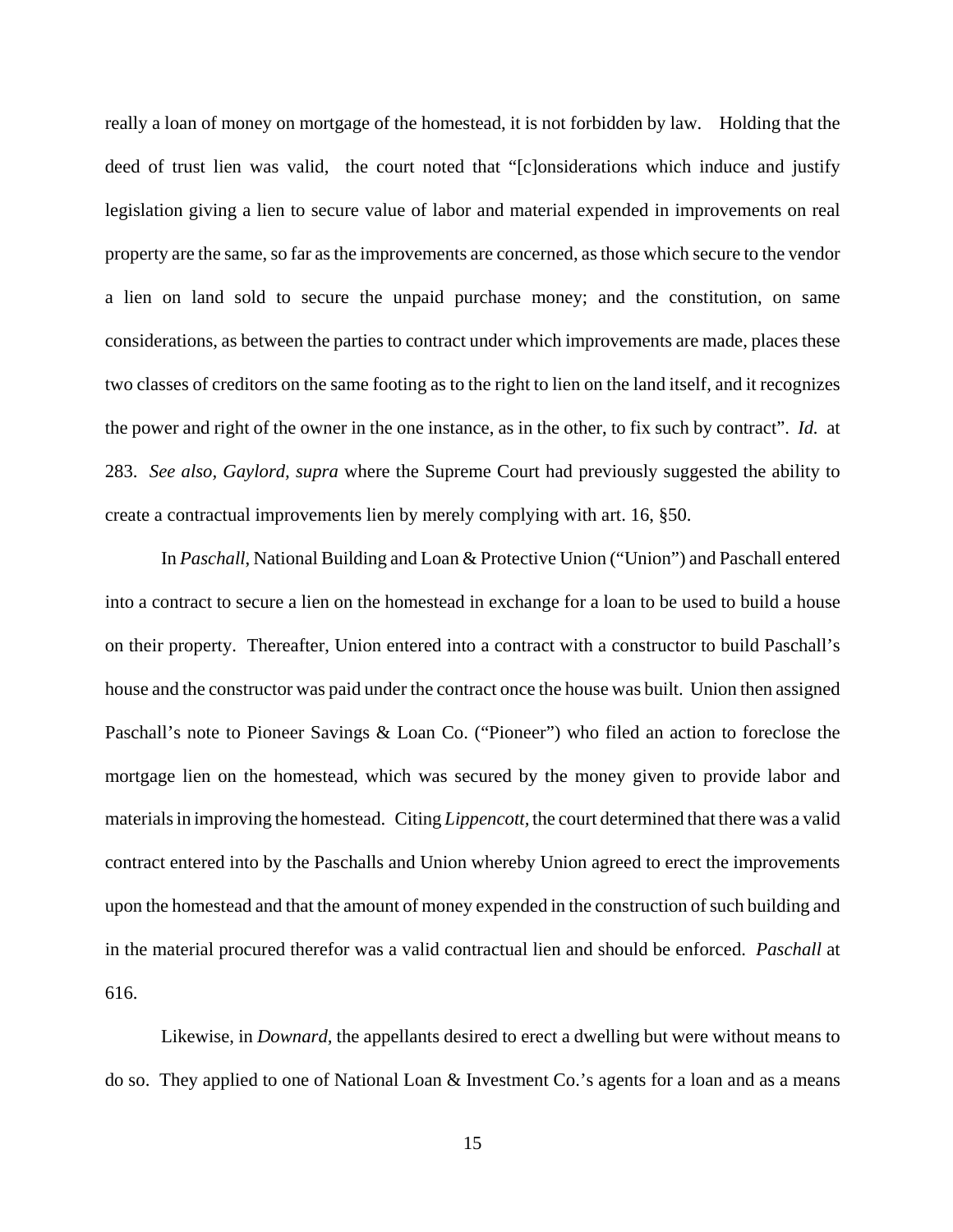of procuring said loan and securing the lender in the repayment of same, it was agreed between them and the agent that they should enter into a written contract with the agent for erection of said house with the understanding that they should execute to the agent their note to be secured by mechanic's and builder's lien and that when the contract was duly executed it would be assigned to the lender who would advance the funds for the house. The appellants did execute the note to the agent and the construction contract was executed with all the formalities requisite to fixing a mechanic's and builder's lien thereon. The agent assigned the note to the lender and the lender funded the money to the agent who gave the money to Downnard. The contract was made in good faith by all parties for the purpose of securing the lender for the money they proposed to borrow from it, and the money turned over to Downard was all expended to erect the dwelling. The agent did not in person erect nor superintend the construction of the house nor was it understood he should do so. He did, however, oversee that the house was constructed, kept watch over the construction and knew what bills were being paid. The money was given directly to Downard as Downard believed he could get labor cheaper and would have better control of the workmen. The house was in fact erected by day laborers under the supervision of a contractor who was employed by Downard. The house had been partially erected before the actual receipt by Downard of the money, but the arrangement therefore was made before the employment of any labor or the purchase of any material; and the agent informed a firm of lumber dealers, who had inquired about the loan, that Downard would have his money, and that such firm could go ahead and furnish him lumber.

The *Downard* court did not believe that the constitution inhibited this transaction. On the contrary, the court stated that "the exception in section 50, art. 16, of that instrument, confers upon the husband and wife power to incumber their homestead in the manner there indicated "for work and material used in constructing improvements thereon". *Id*. at 572. The mere fact that the agent would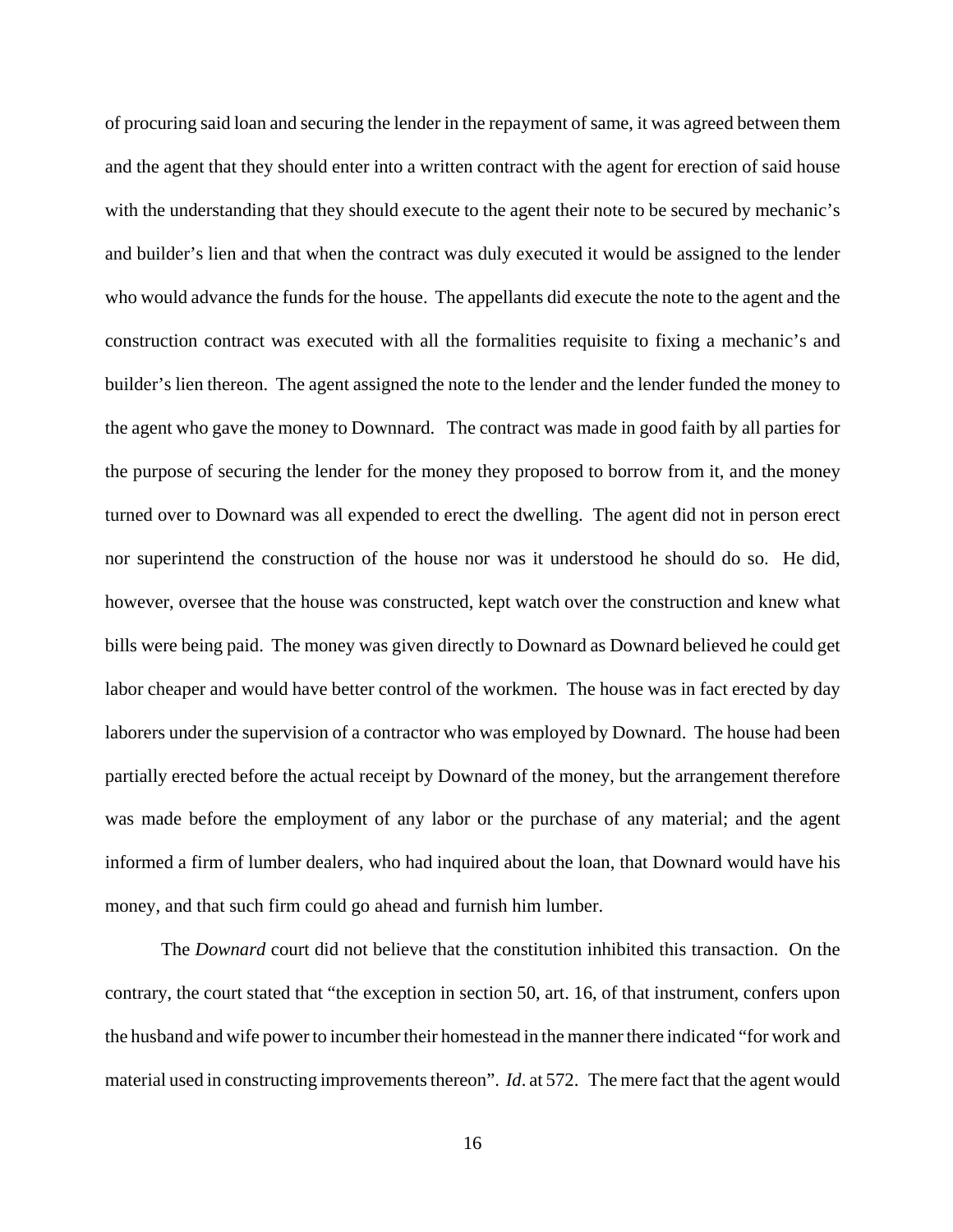do no part of the work was not conclusive against the lien. The agent was under a legal obligation to see that the house was built, he testified that was his intent and he kept watch over its erection and knew what bills were being paid. The effect of the transaction was, as intended, that the appellee company furnished the labor and material to the extent of \$1,500, the wife having full notice of the purpose and extent of the lien. Again citing *Lippincott,* but also *Paschall* and *Everheart, supra,* the *Downard* court upheld the validity of the lien.

In *Everheart* there was a written contract signed by both spouses with the loan company to erect the improvements and the defendants agreed to pay the sum of \$2,300. The contract recited that defendants had executed the note for this sum and a lien was given upon the lot and house to be erected thereon to secure payment. The defendants' objective was to obtain from the loan company money with which to pay for labor and material necessary to the erection of a dwelling house upon their homestead lot. It was the purpose of the loan company to furnish the money necessary to this objective, and it was fully understood by all parties that a lien should be and was given upon the property as security to the loan company. About \$2,100 was paid to defendant, J.H. Everheart, or upon his order, in good faith, upon the contract and the greater portion of it, if not all, was paid by him for labor and material used to erect a dwelling upon the homestead lot. The *Everheart* court determined that "[u]pon this state of facts the court should have charged the jury that a lien existed upon the property in favor of the plaintiff to the extent of the money furnished by the plaintiff, and which was by defendants used in payment for the labor and material which were put into the improvements." *Id*. at 888.

The Court in *Everheart* comments:

It is to the interest of the owner to get the best material at the least price, and the most skilled labor upon the best terms, and it may be highly to his benefit to act for himself in these matters. It may be that laborers and materialmen are unwilling to extend him credit, and that he cannot get the improvements made without paying cash for labor and material. Must he,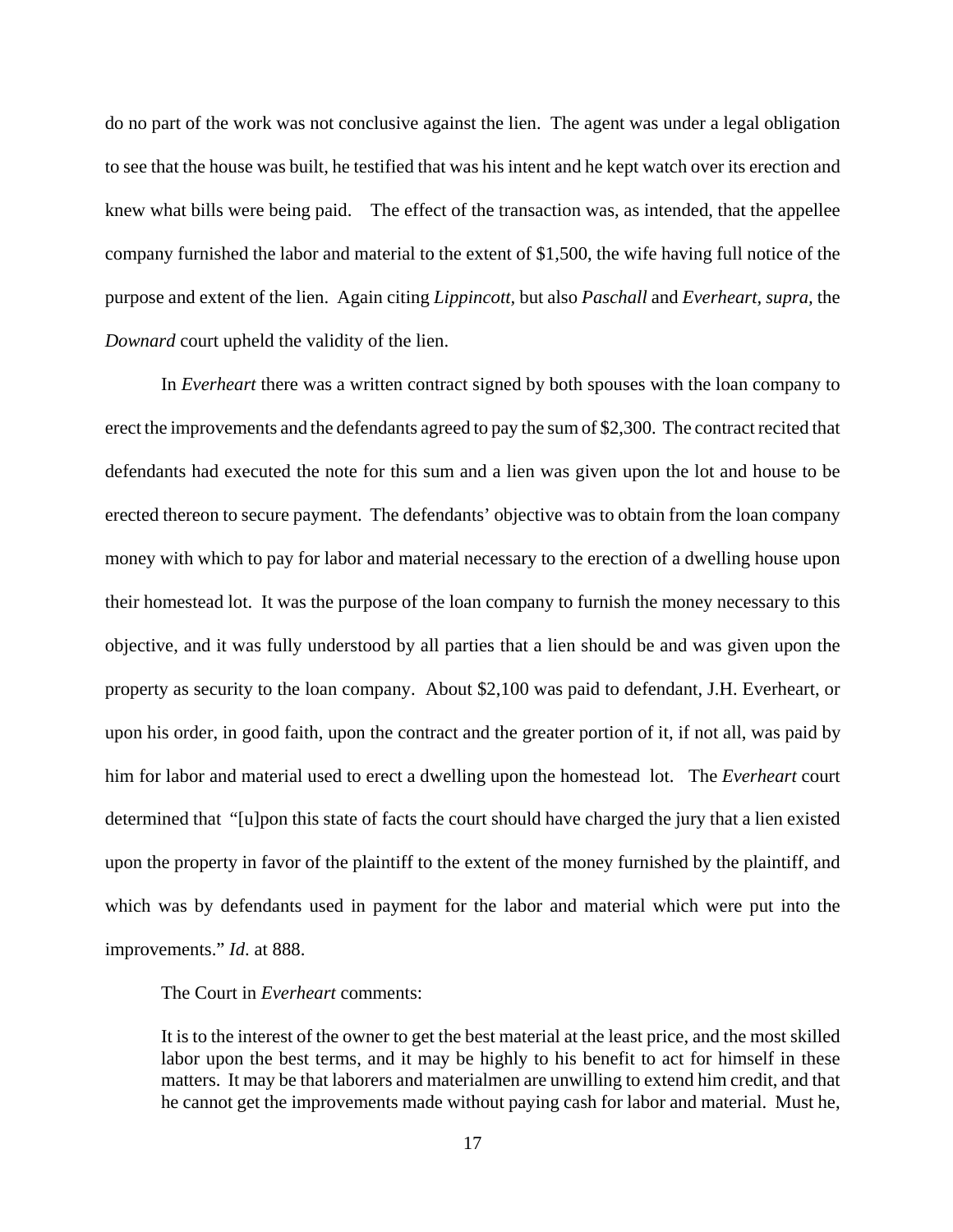then, be deprived of the privilege of making such improvements, because the law will not permit him to give a lien upon the homestead to secure money loaned to him to be used for these objects? It may be said that he could contract liens in favor of the laborers and material men, and have them assign such liens to the persons furnishing the money, to secure its repayment to him. This would unquestionably be legal, and the assignee could enforce such liens upon the homestead. Why should the law give sanction to this indirect method, and condemn a direct contract lien in favor of the person furnishing the money to pay for the labor and material? In each case the object is to obtain improvements upon the homestead, and this must be accomplished by giving a lien upon the property. There is no particular form in which the lien is required by the constitution and the laws of the state to be given. It is the object to be accomplished to which the law is directed, and we think it would be contrary to the spirit of the constitution, and wholly unnecessary to the effectiveness of its wise and benign provisions, protecting the homestead from forced sale and voluntary incumbrances, to hold that a lien could not be directly created upon the homestead for the purpose of securing money advanced to the owner to be used to pay for labor and material to go into improvements thereon. When money is obtained for that purpose, and applied to the securement of the object, we can see no principle or reason which would invalidate the lien given to secure the money.

*Everheart* at 888.

*Wilson v. Hinton,* a more recent Supreme Court case although decided in 1938 strongly suggests that the former Supreme Court holdings of *Gaylord* and *Ellerman* are no longer good law. 131 Tex. 593 (1938). Further, *Gaylord* itself even suggests the possibility of two ways to create improvements liens*.*

In *Wilson* the homeowners purchased a tract of land with an old house upon it which they intended to improve as a residence. The loan company furnished the purchase money and reserved a vendor's lien on the land to secure payment of the note. The lender also supplied the money for making improvements and repairs on the house. The homeowners executed two contractor's and mechanic's liens upon the tract of land and another tract already owned. In each of the contracts, a certain individual was named contractor. All liens and notes were subsequently assigned to the lien holder (Wilson). When Wilson sought to foreclose upon default, the homeowners claimed that the mechanic's liens failed to create a valid lien upon the homestead because the contractor listed in the contract did not perform the work. In reality, the homeowner was entrusted with contracting for labor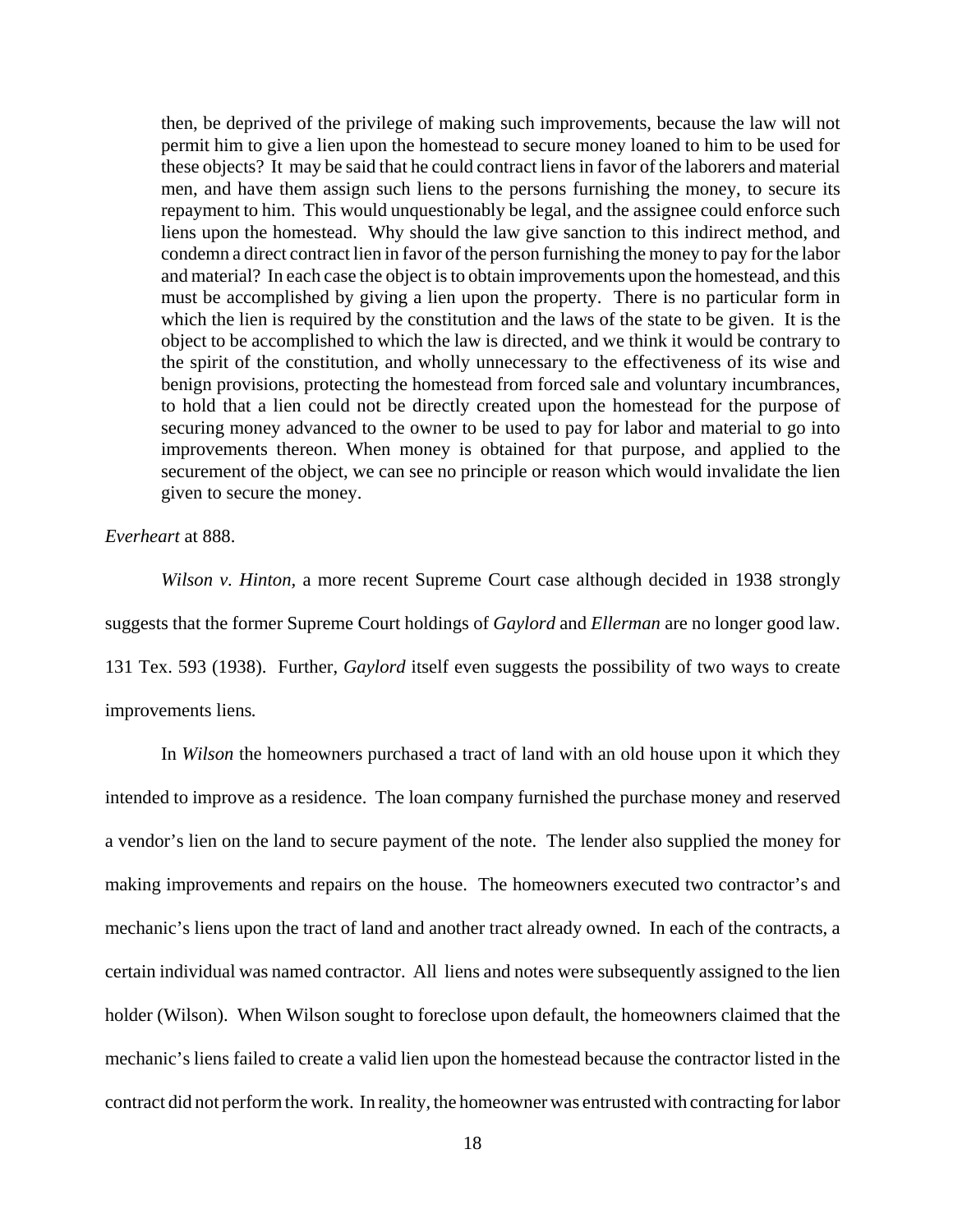and materials and supervising the construction of the improvements on the house and the lender paid for the materials and labor as it came due and payable.

The evidence in this case negated the idea of a loan to the homeowner, with privilege on his part to proceed indiscriminately in the purchase of material and the furnishing of labor. On the contrary, the lender was in fact the real contractor and the homeowner merely acted as agent for the company in making the improvements. Citing *Downard, supra,* the Supreme Court verified that the established law of this state is that the lien contemplated by Const. art. 16 §50; and Vernon's Ann. Civ. St. art. 5460, may be created in favor of one who actually furnishes labor and material, under a written contract, which is used in the construction of an improvement, even though the same may be furnished through the agency of someone else. The Supreme Court also noted that a contract or lien, which excludes the idea of a mere loan, and is executed in accordance with the formalities required by the Constitution, with the real purpose and effect of providing the necessary labor and material actually used in constructing improvements upon the homestead should be upheld. *Id.* at 598.

This is exactly our case. We have a deed of trust and Development Plan incorporated therein which were executed by both spouses and the real purpose and effect of the transaction was to secure the necessary labor and material to build the grist mill, the grist mill was actually built and the deed of trust and Development Plan executed prior to the money being lent. It makes no sense to this Court that if an owner may create the lien to secure payment for labor and material to go into improvements upon the homestead, that he should not then also be able to give a lien upon the homestead to secure money advanced to him by another to pay for such actual labor and material to be put into such improvements. Defendant's lien is valid.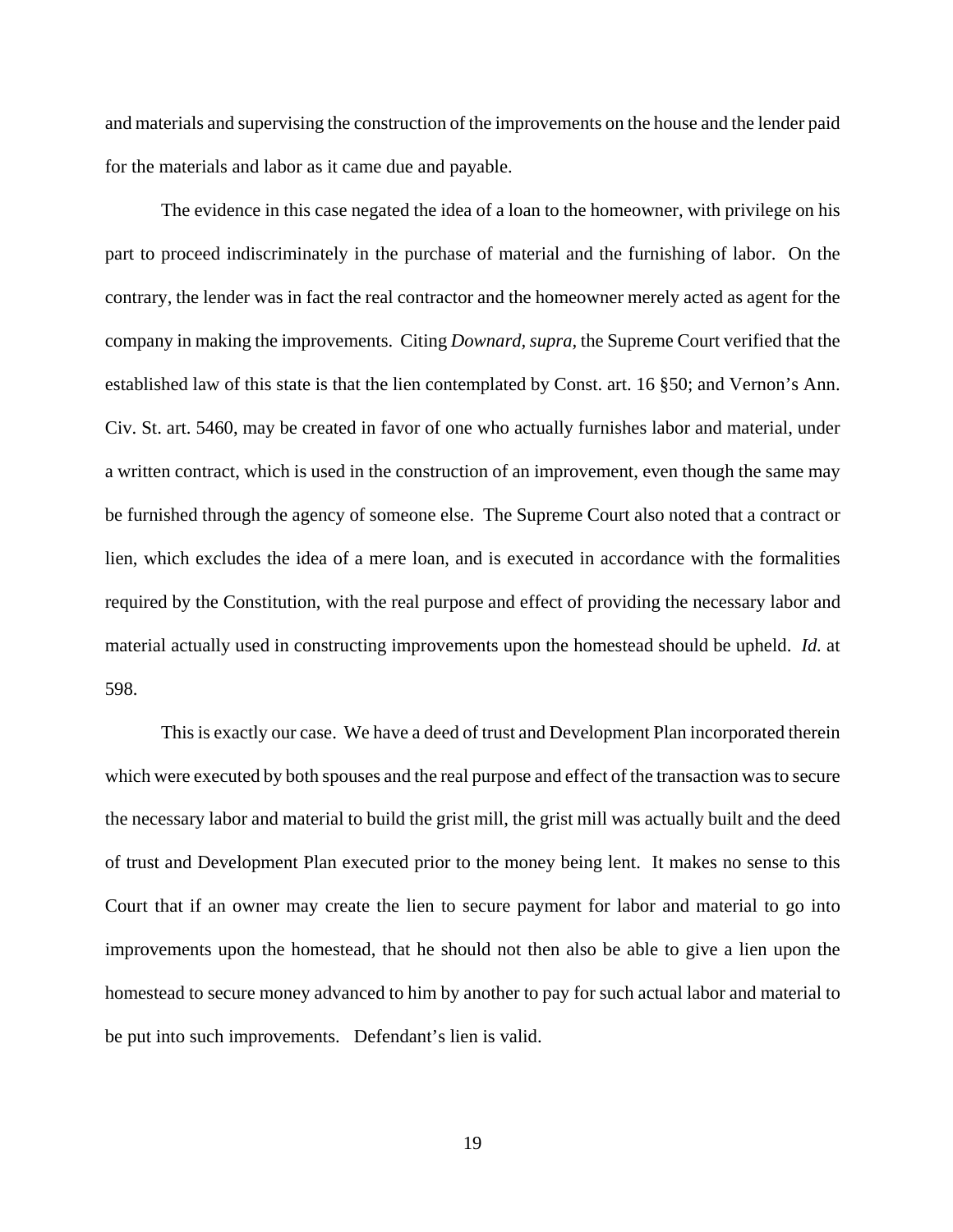## 3. Statute of Limitations

Under *28 U.S.C. §2410* the United States waives sovereign immunity in any civil action to quiet title to real property where the United States has or claims a mortgage or lien. The statute of limitation for actions challenging the liens held by government agencies is six (6) years. *28 U.S.C. §2401(a).* Defendants argue that the statute runs from the date in which the deed of trust was recorded which was in 1982. Plaintiff urges that this is merely the accrual date of the indebtedness and not the accrual date for the right of action under §2401(a).

The United States Code, Title 28, §2401(a) states that "[e]xcept as provided by the Contract Disputes Act of 1978, every civil action commenced against the United States shall be barred unless the complaint is filed within six years after the right of action first accrues."

Plaintiffs cite to a Fifth Circuit case claiming that the accrual date is the date on which the claimant was on reasonable inquiry notice about the forfeiture, i.e. the earlier of the following: when he has become aware that the government declared the property forfeited, or when an inquiry that he could reasonably have been expected to make would have made him aware of the forfeiture. *United States v. Wright,* 361 F3d. 288(5th Cir. 2004). Plaintiffs argue that their complaint is not barred by the six year statute of limitations because Plaintiffs received the Defendants' notice of intention to foreclose their homestead property on September 6, 2001 and Plaintiffs' Complaint was filed on February 24, 2004 well within the six year period. Plaintiffs claim reasonable inquiries would not have led them to uncover that these lien claims were not properly perfected and would not have put them on notice of the invalidity of the lien.

Defendants claim the cause of action to challenge such invalidity accrued in 1982 when the lien was created and the statute has run. Defendants cite to *Cyrus Ware et. al. v. United States of America,* Cause No. SA-99-CA-0548-OG, U.S. District Court, Western District of Texas, San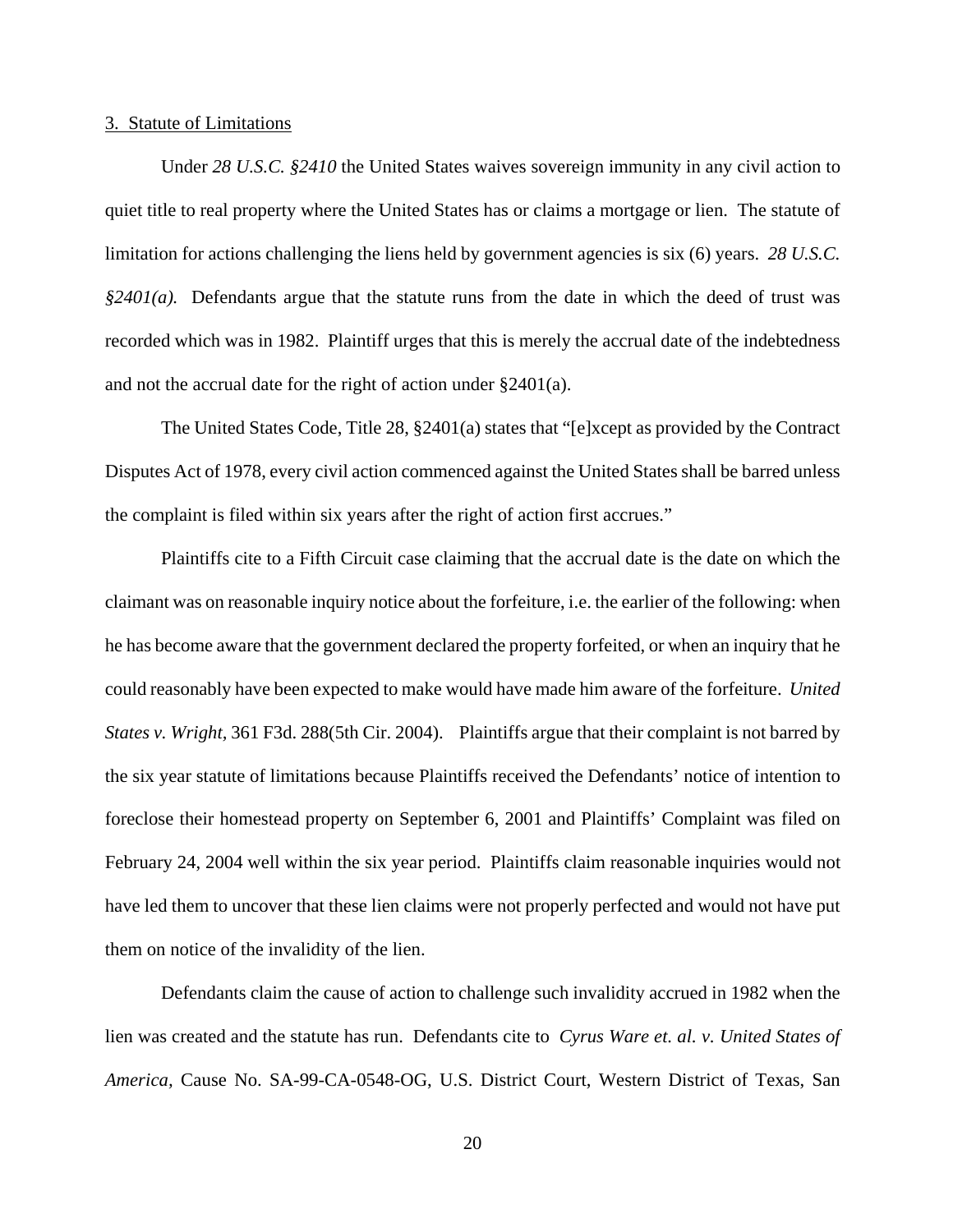Antonio Division, where the borrowers asserted a claim that a United States foreclosure sale was invalid, claiming the deed of trust lien foreclosed was an invalid lien on the homestead. The Magistrate Judge granted summary judgment in favor of the United States, based upon the twelve year statute of limitations under §2409(a). This section provides a twelve (12) year statute of limitations where the United States actually holds title instead of a lien. The Magistrate used this section because the United States had already foreclosed. The U.S. District Court determined that "the cause of action accrues on the date the plaintiff or his predecessor knew or should have known of the claim of the United States.". Opinion pg. 8. The summary judgment evidence provided that the Wares were aware of the United States security interest in 1975 when they executed the . . .note restructuring previous notes . . .This note was secured by liens and deed of trust on two tracts and the Wares acknowledged this debt and security interest in their first bankruptcy filing. However, the Court notes that the United States initiated foreclosure proceedings on Tract 2 on May 1, 1979, November 6, 1979, April 1, 1980, March 3, 1981 March 2, 1982, November 5, 1996 and May 5, 1998. It was because the initial attempt at foreclosure was in 1979 that the Court held the Wares knew or should have known that the United States claimed some interest adverse to their alleged homestead interest, and it was this awareness of foreclosure that was sufficient to trigger the 12-year statute of limitations. They filed their suit some 20 years later in 1999.

The *Ware* Court further cited to *Bank One Texas N.A. v. United States*, 157 F.3d 397, 402 (5<sup>th</sup> Cir. 1988) which held that the cause of action accrued when the plaintiff knew or should have known of the claim of the United States. The *Ware* Court stated that other courts have established the standard for accrual of a cause of action as to when the borrower simply has knowledge of the "contours" of an adverse claim by the United States. *See, Knapp v. United States*, 636 F.2d 279, 283  $(10<sup>th</sup>$  Cir. 1980). Defendants claim regardless of the precise test, Plaintiffs here knew they were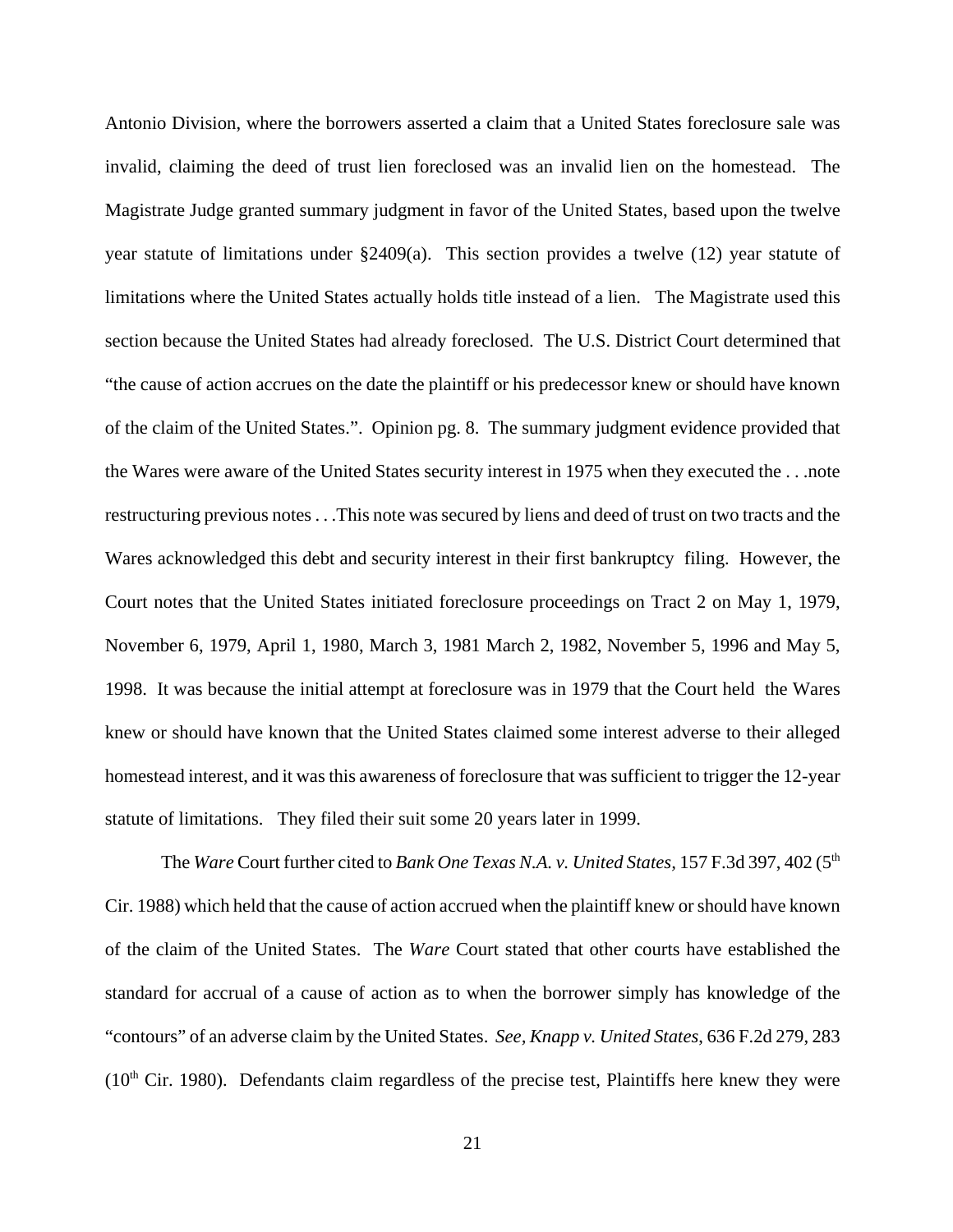granting a lien against their homestead for improvements in 1982 when they signed the deed of trust

The Magistrate Judge's recommendation was accepted by United States District Judge Garcia. The District Court opinion in *Ware* was affirmed *per curiam* by the Fifth Circuit Court of Appeals. 252 F.3d 435 ( $5^{\text{th}}$  Cir).

Plaintiffs cite to *Wright* for the proposition that actual notice of a relinquished right must be received before the statute of limitations begins to accrue. *Wright* is a case where a convicted drug defendant challenged forfeiture of cash seized at the time of his arrest. The money was seized when Wright was arrested in February 1995 and was declared forfeited on August 9, 1995. In 1997 Wright attempted to obtain information about the forfeiture but was unsuccessful. Not until April 2002 did Wright file his motion challenging the forfeiture on the grounds that he received insufficient notice. He then argued that the limitations could not begin to run until he became aware of the forfeiture or would have become aware of the forfeiture through the exercise of due diligence, which he contended occurred in 1997.

Although Defendants cite *Ware* for the proposition that Plaintiffs are aware of an adverse interest of Defendant at the time they executed the note and deed of trust, this is simply not the case. Controlling precedent states that it is the Wares' knowledge of the foreclosure proceedings that made them aware of an adverse interest of the United States. This is the better result because when Plaintiffs' signed the note and deed of trust with the Defendant, they may have known of the United States' interest in the Property, but they did not know of any adverse interest at that time. It was only upon notice of the foreclosure that the interest becomes adverse. This is also in line with the recent *Wright* case which determined the time ran from the notice of forfeiture.

Plaintiffs' received Defendants' notice of foreclosure in 2001 and filed for bankruptcy in 2004 well within the six year period. The statute of limitations has not run.